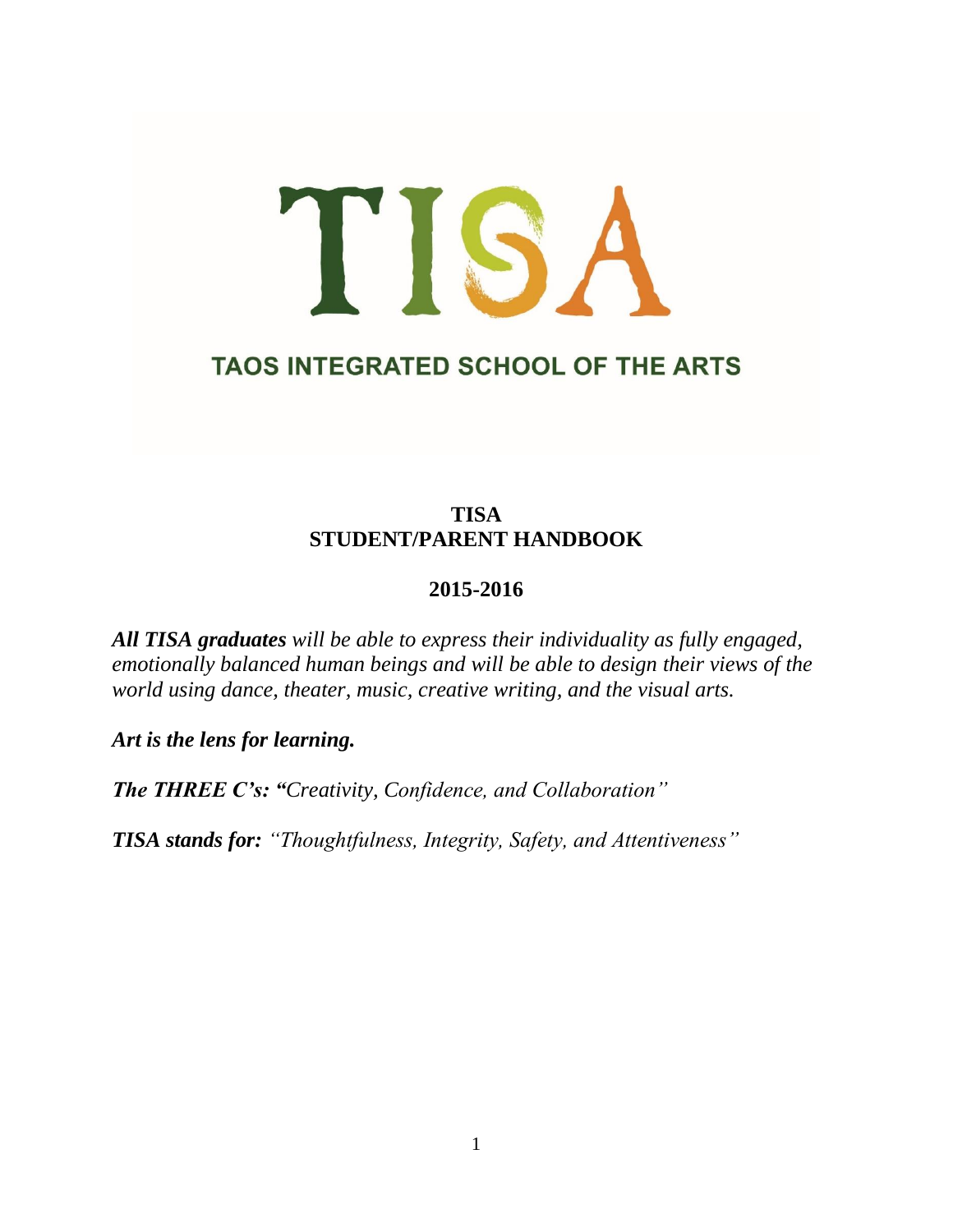# **Table of Contents**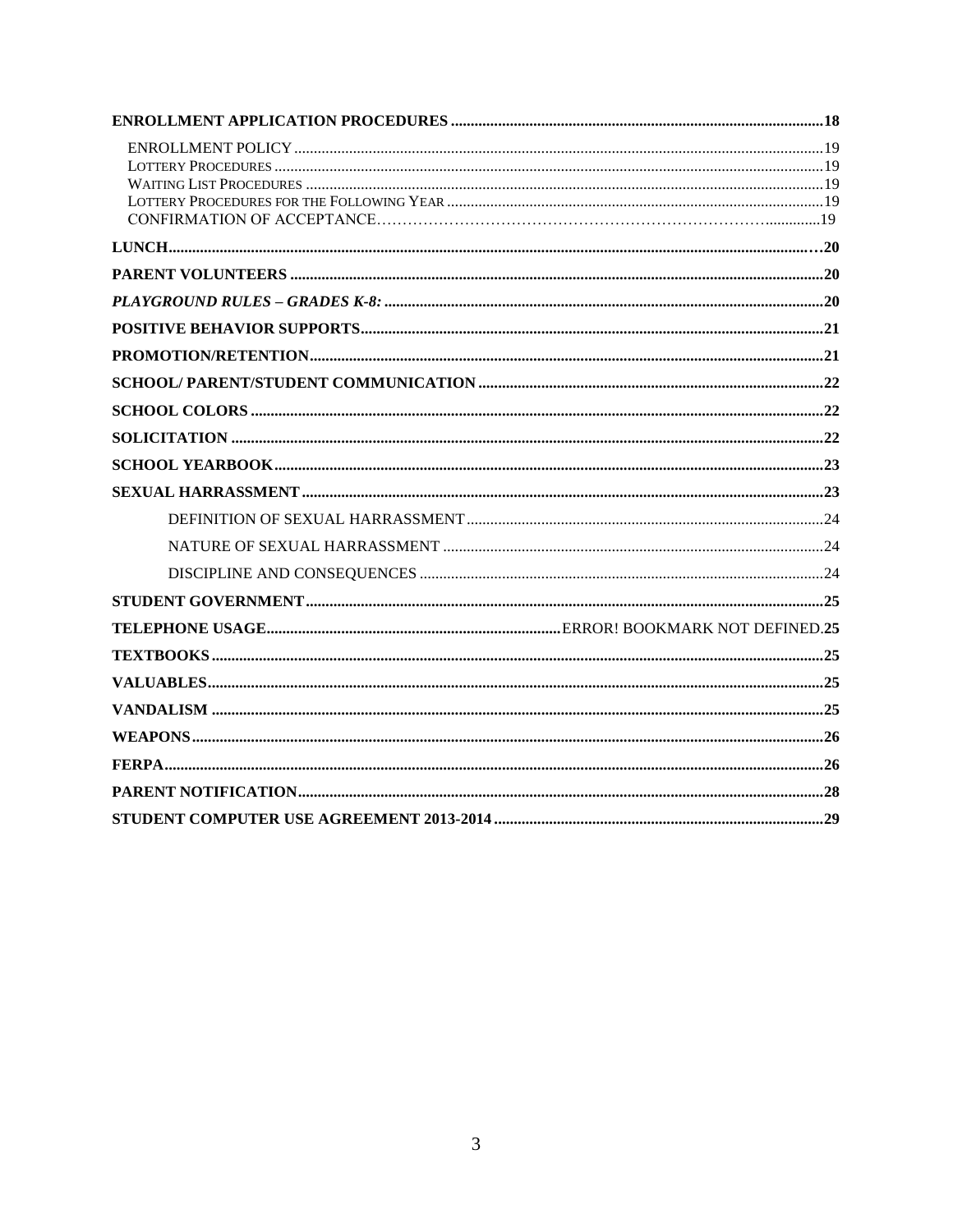## **Mission and Goals of TISA**

#### **TISA Mission Statement**

The Taos Integrated School of the Arts, in partnership with parents and community, will provide K-8 students with the opportunity to reach their maximum potential through a standards-based, multicultural, thematic, and arts-integrated curriculum. Arts integration creates more meaningful learning through using the arts—visual art, drama, music, dance—as a catalyst to create broader and deeper learning experiences. Taos is a multicultural community steeped in artistic tradition. TISA is a school that provides students with a multicultural worldview while utilizing thematic units and the arts to facilitate academic learning. The mission of TISA is to educate the whole child in order to cultivate in young people the skills, knowledge, and values they need to reach their highest potential.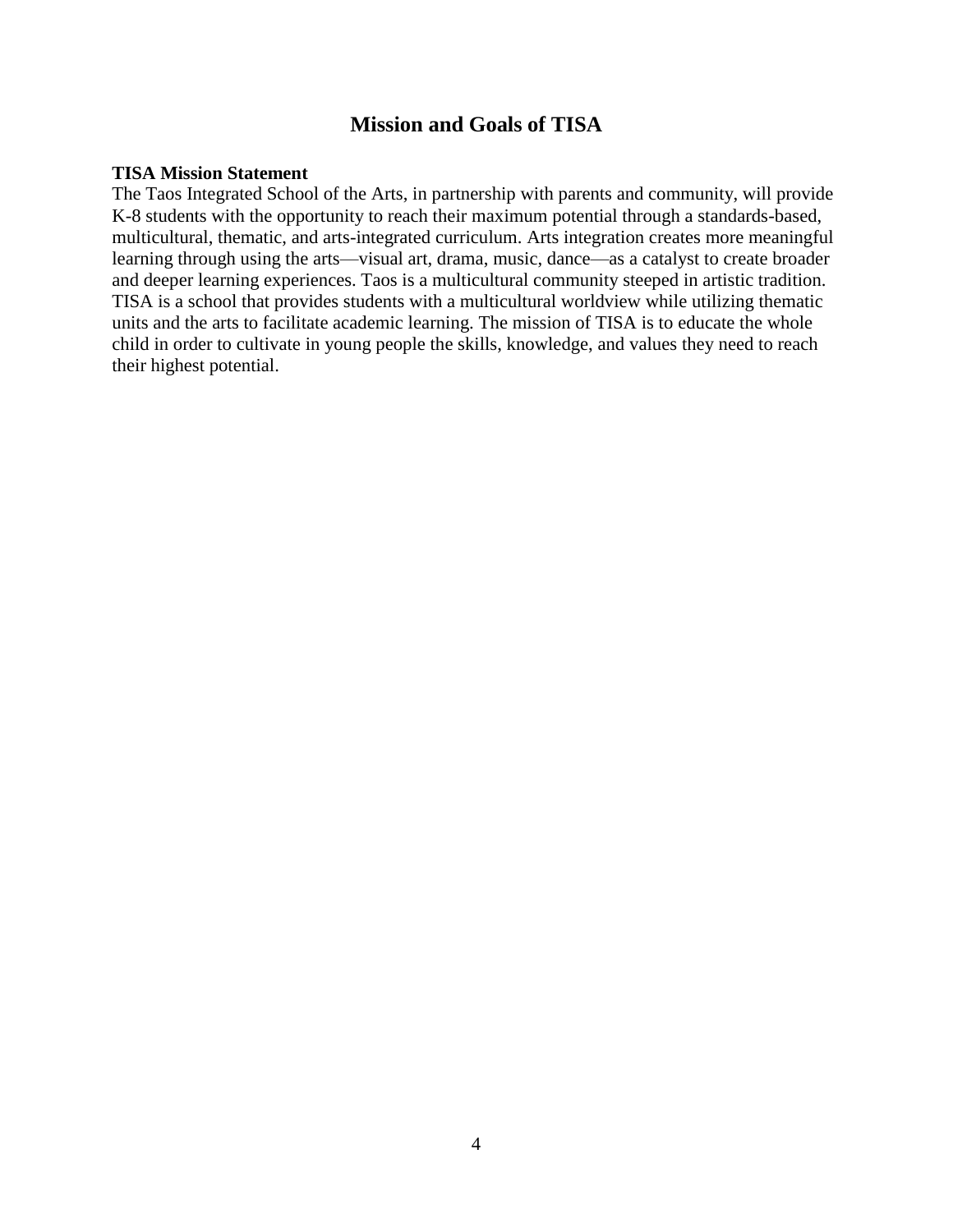## **Contact Information for Staff**

School Phone: 758-7755 Manzanares

758-3855: Salazar School Fax: 758-7766

| Rich Greywolf, Director                    | 758-7755 ext.   | rgreywolf@tisataos.org |
|--------------------------------------------|-----------------|------------------------|
|                                            | 200             |                        |
| Nicole Abeyta, Office Manager              | 758-7755 ext.   | Nicole@tisataos.org    |
|                                            | 201             |                        |
| Jutka Furesz, Kindergarten                 | 758-3855 ext. 1 | Jutka@tisataos.org     |
| Megan Avina, 1 <sup>st</sup> Grade Teacher | 758-3855 ext. 2 | megan@tisataos.org     |
| Patsy Kinney, 2 <sup>nd</sup> Grade        | 758-3855 ext. 3 | patsy@tisataos.org     |
| Rachel Wetmore, 3 <sup>rd</sup> Grade      | 758-3855 ext. 4 | rachel@tisataos.org    |
| Linda Seto, 4 <sup>th</sup> Grade          | 758-3855 ext. 5 | linda@tisataos.org     |
| Angela Abbate, 5 <sup>th</sup> Grade       | 758-7755        | angela@tisataos.org    |
| Erika Tafoya, 6 <sup>th</sup> Grade        | 758-7755 ext.   | erika@tisataos.org     |
|                                            | 103             |                        |
| Jamie Grefe, 7 <sup>th</sup> Grade         | 758-7755 ext.   | Jamie@tisataos.org     |
|                                            | 104             |                        |
| Naomi Cyr, 8 <sup>th</sup> Grade           | 758-7755 ext.   | naomi@tisataos.org     |
|                                            | 102             |                        |
| Megan Avina, Arts Coordinator              | 758-3855 ext. 2 | megan@tisataos.org     |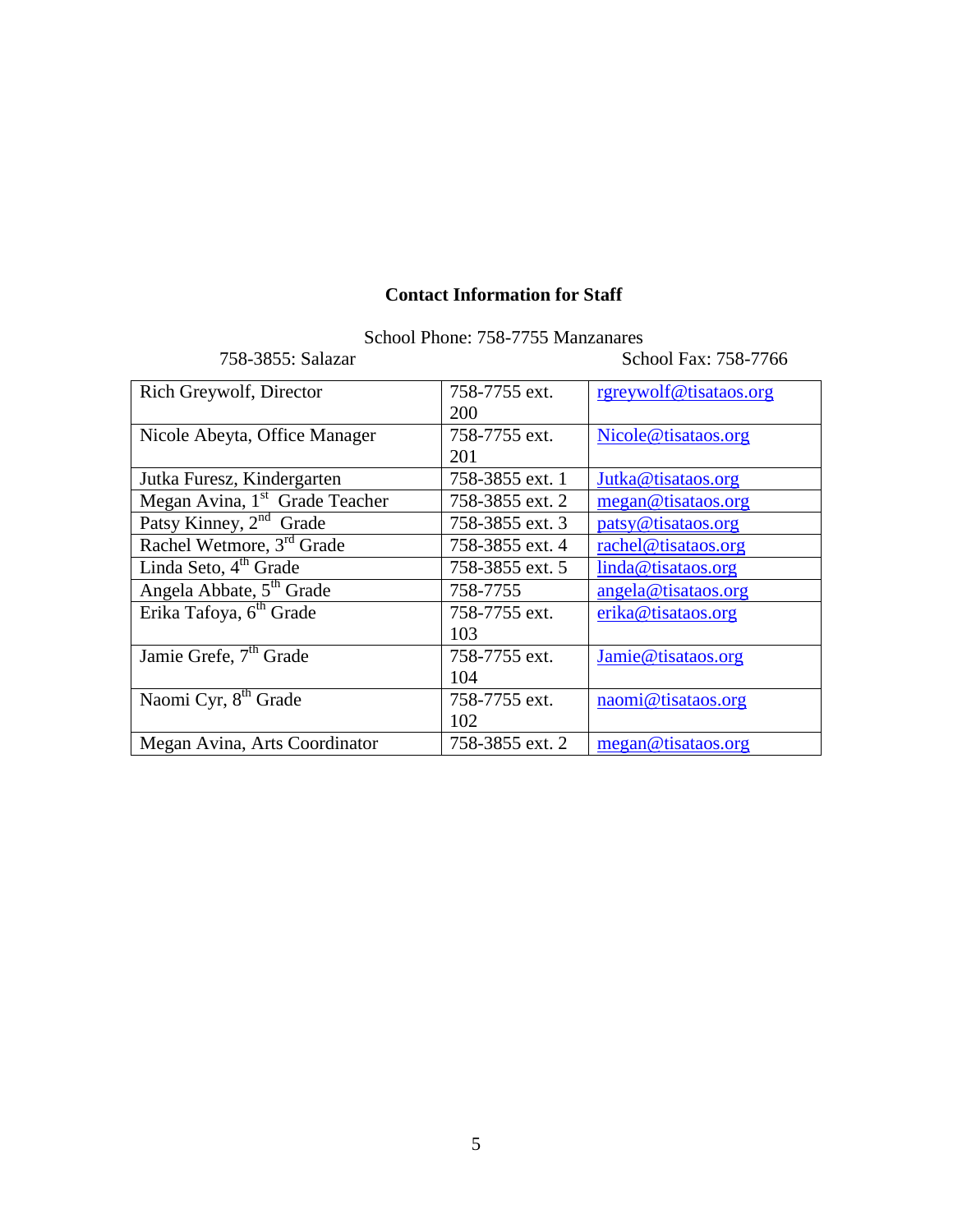## **Taos Integrated School of the Arts**

Discipline Policy for 2015-2016 School Year

The Taos Integrated School of the Arts discipline policy is based upon and guided by the State Board of Education Regulation 6.11.2, Chapter 11 Public School Administration – Students Rights and Responsibilities. A copy of these regulations can be viewed on the New Mexico Public Education Department website [www.ped.state.nm.us.](http://www.ped.state.nm.us/) 

TISA's discipline approach is based on the work of Dr. Becky Bailey's approach, known as Conscious Discipline. A TISA student is expected to follow the guidelines of thoughtfulness, integrity, safety and attentiveness.

*We show thoughtfulness by:* - Being kind -Talking appropriately -Listening to others -Working together

*We show integrity by:* - Following school rules -Treating others respectfully

*We show safety by:* - Following school rules -Listening to the teachers -Keeping our hands to ourselves -Following procedures

*We show attentiveness by:* -Listening to others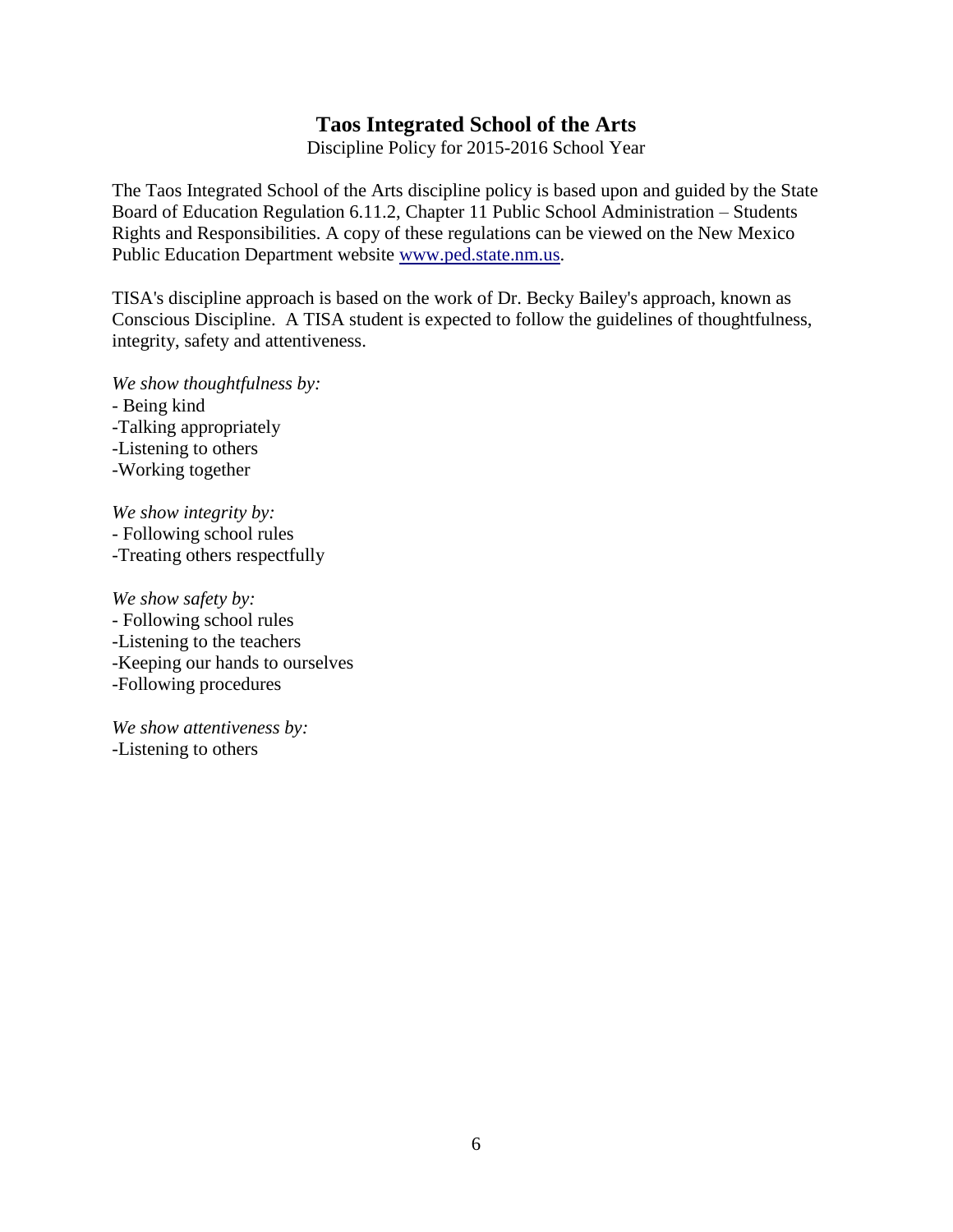The **STAY GREEN** discipline plan will be used throughout the campus, with appropriate modifications for developmental levels.

## **TISA's-Stay Green Discipline Plan for Grades K-8**

**Green -** Positive/Appropriate Behavior **Yellow** - Verbal Warning **Blue** - Reflective writing/time out **Red** - Reflective writing/ loss of recess time (amount dependent on developmental level) **White** - Parent phone call/possible in-school suspension (amount dependent on developmental level)

## **Stay Green Specifics:**

- Stay Green Award to be determined by teacher.
- Each day all students start with Green.
- Fighting incidents students go directly to White.
- Drugs, alcohol, smoking violations parent phone call, police are called administrative action includes short or long-term suspension.
- Possession of knife or other weapon parent contact and/or police contact, short term or long term suspension.
- Weapons Firearm possession is an automatic expulsion. Parents and police are called.
- Sexual Harassment counseling, Accelerated Stay Green, suspension, and referral to law enforcement are possible actions to be taken by staff.

## **Procedure:**

- Begins fresh each day
	- o Name in folder kept by teacher
	- o Student color changes should be kept by the teacher and student
	- o Color drops should not be made public knowledge
	- o Check by name

Stay Green is progressive, accumulative, and developmentally appropriate

- 1. **Step One - Green - No marks -** Positive/Appropriate Behavior
- 2. **Step Two - Yellow One mark** Verbal Warning
- 3. **Step Three - Blue Two marks** Reflective writing/possible time out
- 4. **Step Four - Red Three marks** Lunch detention and phone call home
- 5. **Step Five - White Four marks** Parent phone call/ in-school suspension or mandatory parent attendance for three class periods

After Step 5, the process recycles. After 2 cycles, a meeting is called with the Parent and the Student Assistance Team to discuss a behavior plan.

Students with suspension are unable to participate in the Ski or Snowboard Club or hold a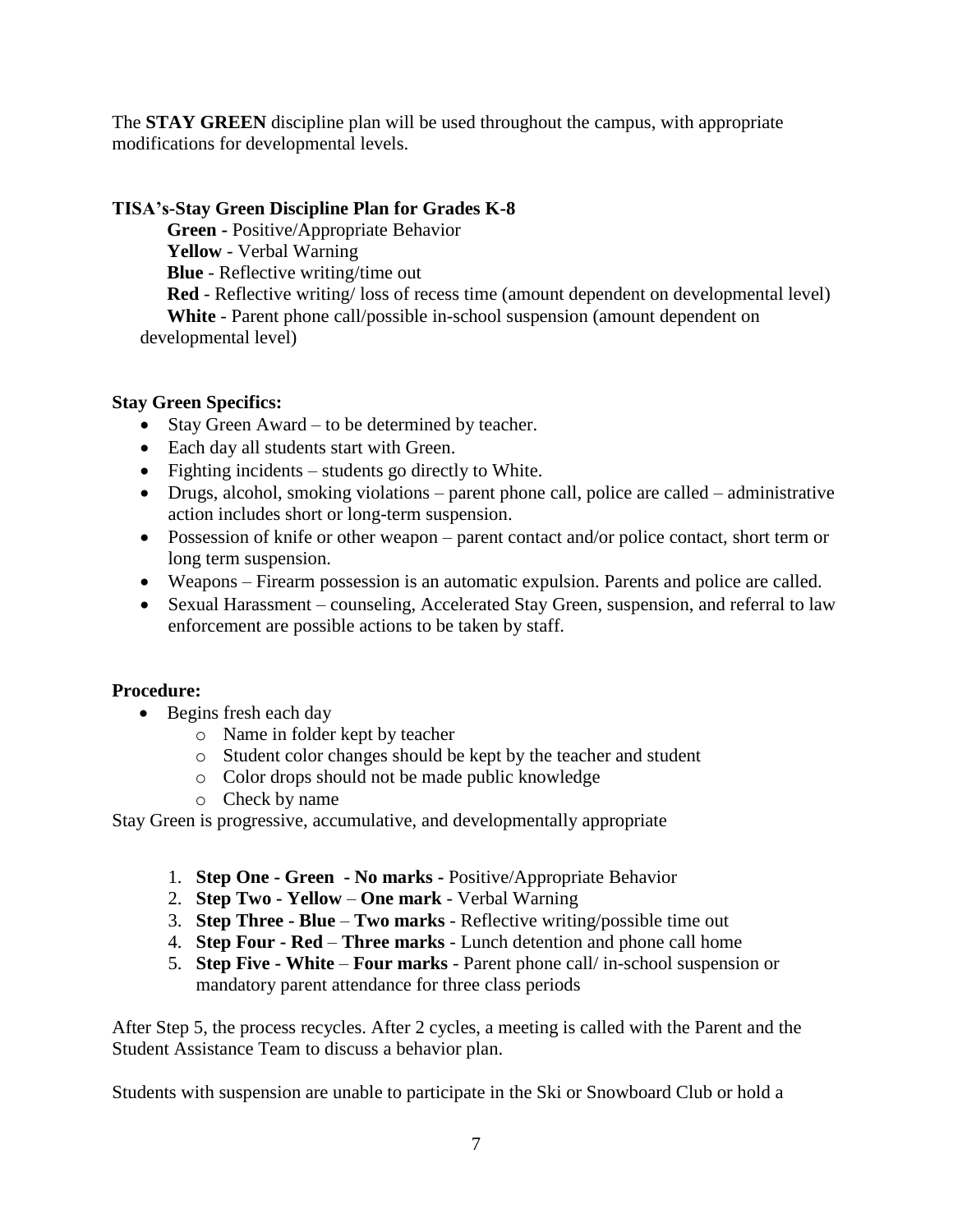Student Council Office.

## **Expectation of Student Behavior**

The Governing Council expects students to conduct themselves in accordance with their levels of development, maturity, and demonstrated capabilities, with a proper regard for the rights and welfare of other students and school staff, the educational purpose underlying all school activities, and the care of school facilities and equipment.

The Governing Council believes that the best discipline is self-imposed, and that it is the responsibility of the staff to use disciplinary situations as opportunities for helping students learn to assume and accept responsibility for their behaviors and the consequences of their behaviors. Staff members who interact with students shall apply best practices designed to prevent discipline problems.

## **Expectation of Student Academic Behavior**

TISA delivers its curriculum through integration of the arts in and outside of the classroom environment. Every TISA student is required to participate 100% in all academic activities including this integration model of the arts. By attending TISA, students are agreeing to participate in this art integration model which includes but is not limited to drawing, painting, dancing, acting, singing, playing instruments, and other art activities. It is TISA's belief that both the specials classes of Art, Music, Theater and Dance, as well as arts integration is essential for a student's well-being and academic growth. In addition, students must come to school prepared for class. Being prepared means that students will have all materials including writing utensils, paper, books, and homework, as well as, material assigned by the classroom teacher.

#### **Attendance policy**

Regular daily attendance is vital to the learning process and social dynamics of a TISA classroom. The days, weeks, and months unfold in an intentionally rhythmic sequence that supports the overall curricular goals. Therefore, it is important that a child be on time and present each day.

Notify TISA of your situation. Parents are required to contact the school concerning absences and notify TISA of extenuating circumstances that may hamper school attendance.

The excuse must be received within 48 hours of the absence or the absence will be recorded as unexcused.

Students not in attendance for ten (10) consecutive school days or 20 recorded absences per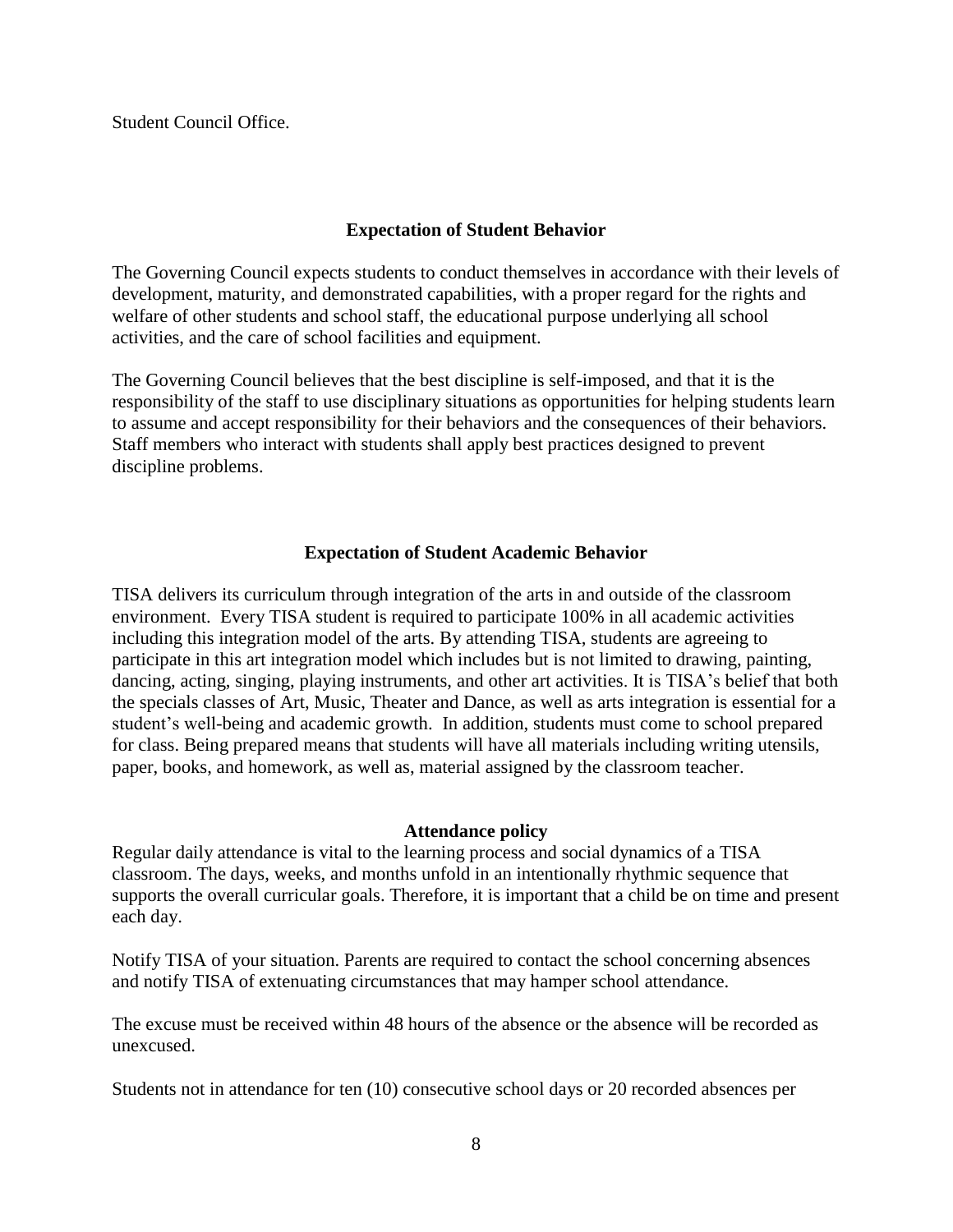semester will voluntarily relinquish their lottery positions unless arrangements have been made with the Director prior to the absence.

Time allotment for getting a child's work: Teachers need two school days to prepare school work for pre-approved absences.

Students are expected to be on time and in attendance when classroom lessons begin. Being on time is a valuable lesson in life, especially relating to future work activities. Students are required to check in at the office for an admit slip when they are tardy. Teachers will not accept students into class without an admit slip.

**Excused absences include:** a student's religious observation, a student's illness, death in a student's family or a student's medical appointments and district sports participation.

**Unexcused absences include**: vacations, shopping trips, family visits, parent unable to bring student to school, or other non-approved absences.

**Intergovernmental Agreements:** While all children attending public schools are subject to the Compulsory School Attendance Law reporting, TISA takes into consideration the sovereignty of Native American tribe members (with 506 documentation) and will excuse absences due to tribal customs and religious practices. Native American students who are habitual truants will be referred to the JPPO and Tribal Government.

**Tardiness:** Tardy students are late 1 minute after classes begin. Parents must get a tardy slip at the office. Teachers will not admit a tardy student without a slip. Class attendance is taken and maintained by instructional hours. Over three hours missed instructional time equals one day absence. Three (3) days tardy, will count as one (1) unexcused absence for attendance purposes. Any student showing a consistent pattern of days tardy will be reported to the Children, Youth & Families Department and/or the Juvenile Probation Office. **There are no "excused" tardies.** The opening of each school day draws the teacher and children together preparing them for the focus needed to accomplish the day's work. It is essential for the well-being of the children and their classes that they arrive on time, have time to greet friends, help prepare the room for the day, and settle into the daily rhythm. **Please ensure your child is on time to school each day.**

**Absence for Part of a Day:** Please sign your child out at the office if you must take your child out for part of the day. When the child returns to school, please sign in at the school office and get an admit slip before returning your child to class.

## **UNEXCUSED ABSENCE INTERVENTION STRATEGIES**

**1 unexcused absence:** It is the parents' responsibility to call in to provide a reason their child was absent from school. Excused absences include: religious observation, illness, death in family or medical appointments. **Unexcused absences include:** vacations, shopping trips, family visits, parent unable to bring student to school, or other unexcused activities. Parents have 24 hours to call in to excuse their child's absence. After 24 hours, the child is considered unexcused.

**3 unexcused absences:** TISA will send a 3-day unexcused attendance letter by mail with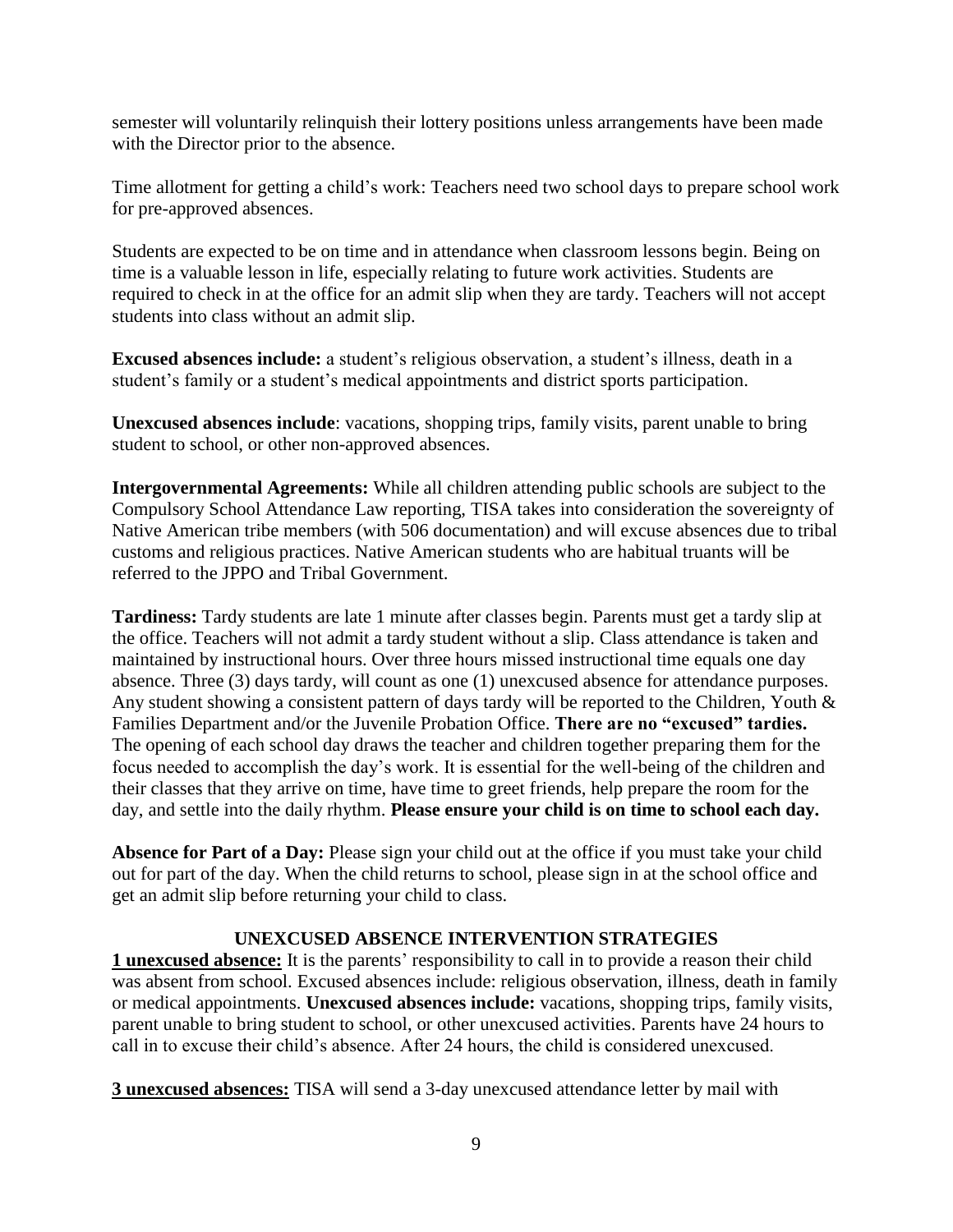personal receipt informing the parents that their child has 3 unexcused absences and if the absences continue, according to the NM Compulsory School Attendance Act, the child and parents will be referred to the Juvenile Probation Office. Pursuant to NMSA-22-12-7 New Mexico Compulsory School Attendance Law.

**5 unexcused absences:** 5-day unexcused attendance letter goes home via mail with personal receipt informing the parents of their child's unexcused absences and possible referral to the JPPO. A presentation on the problems associated with excessive absences will be available for parents to view.

**7 unexcused absences:** 7-day unexcused attendance letter goes home via mail with personal receipt informing the parents of their child's unexcused absences and a final warning that if the child should accrue 10 unexcused absences, he/she would be considered a Habitual Truant and referred to the Juvenile Probation Office. At this time, parents are required to schedule a meeting with the Truancy Prevention Specialist and a corrective plan shall be established. This plan will have follow-up procedures that address the causes of the child's truancy and referral to community organizations for assistance if needed.

**10 unexcused absences:** 10-day unexcused absence letter goes home via mail with personal receipt informing the parents' of their child's unexcused absences with a date, time, and a place to meet to discuss what will happen if the child should accrue another unexcused absence. Pre-JPPO referral paperwork is filled out and an attendance contract is designed to address the causes for the student's unexcused absences and to establish a corrective action plan.

Documentation will be kept listing notification, communication, and interventions for each student in need of early intervention and habitual truancy.

**11+ unexcused absences:** Within 7 days a referral will sent by the school to the JPPO. Noncompliance with the conditions of probation will result in a referral to the District Attorney for prosecution, per NMSA-22-12-7 New Mexico Compulsory School Attendance Law

## *Appointments and Family Vacations*

Please try to schedule appointments for your child outside of school hours. Remember that the students are not in school on Fridays. If appointments must be made during school hours, please notify the teacher and office ahead of time. Family vacations should be planned to coincide with school vacation times as noted on the school calendar. However, if a family emergency requires the child to be absent, please contact BOTH class TEACHER and OFFICE with as much advanced notice as possible.

## *Illness during the School Day*

A child who becomes ill or is injured during the school day will be sent to the office. The parents/guardians will be notified if it is necessary to send the child home. State law requires that after 3 days of illness a written doctor's excuse be provided for documentation.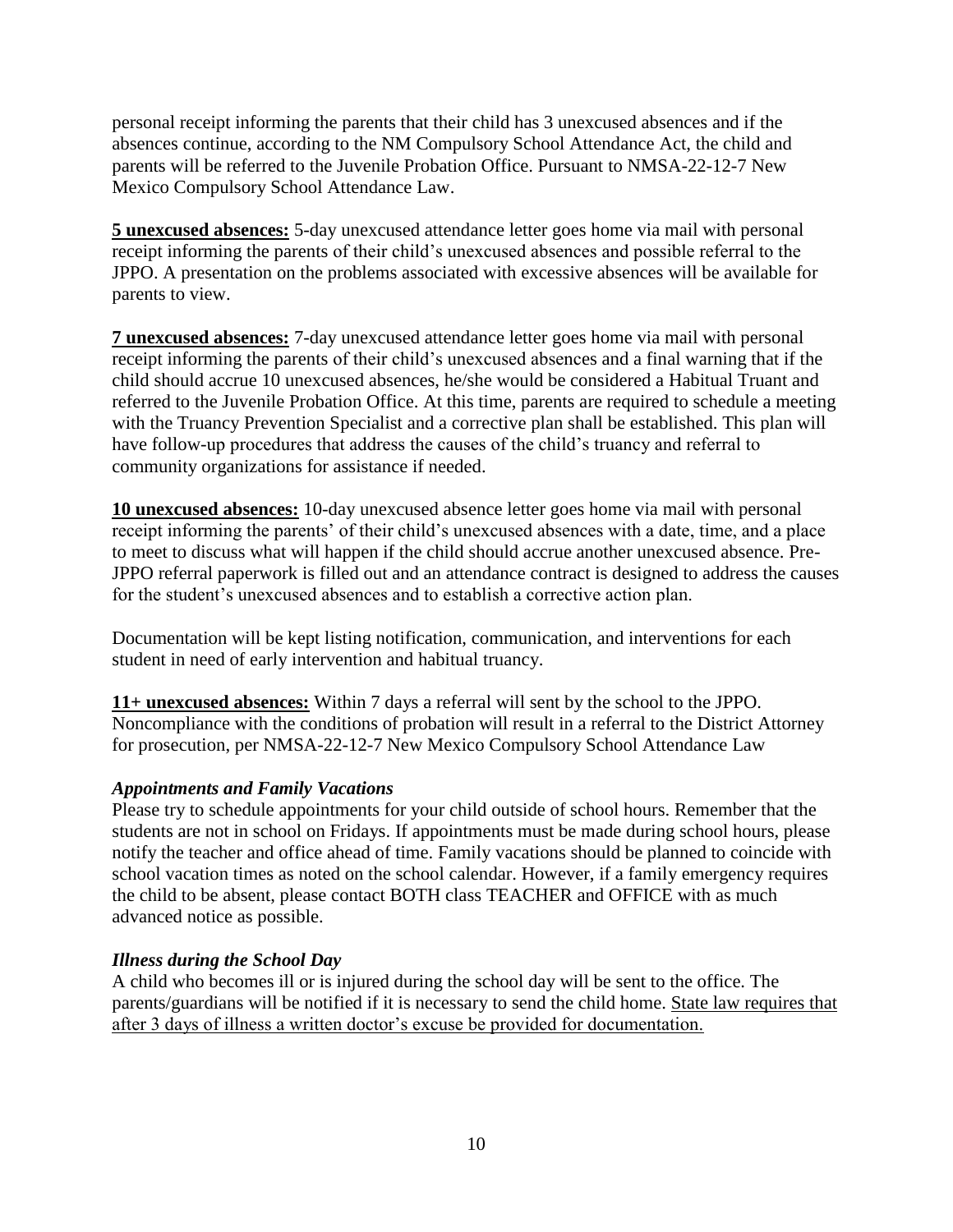## **EXCUSING STUDENT ABSENCES:**

- Please call attendance line 758-7755 and then dial 201 for attendance: state the date and why your child is absent.
- DO NOT rely on verbal communication or notes left with office staff or the teacher.
- Messages left on a teacher's voicemail are not sufficient you must leave a message with the office.
- Absences are only excused if called in within 48 hours.
- Doctor's excuses must be provided after the third consecutive absence and within 48 hours.
- There are no excused tardies. Keep in mind  $3$  tardies  $= 1$  unexcused absence.
- Instructional time begins promptly even 1 minute late is a tardy.

Help each student succeed at school - plan vacations during scheduled school breaks!

## *Inclement Weather Procedures*

TISA will follow Taos Municipal Schools with respect to snow days and delay days. Listen to or tune into KTAO, KRQE, and KOAT for information regarding snow days and delay days. TISA is not part of the district and is a district of its own, should a call need to be made that the Taos Municipal Schools does not make, TISA will.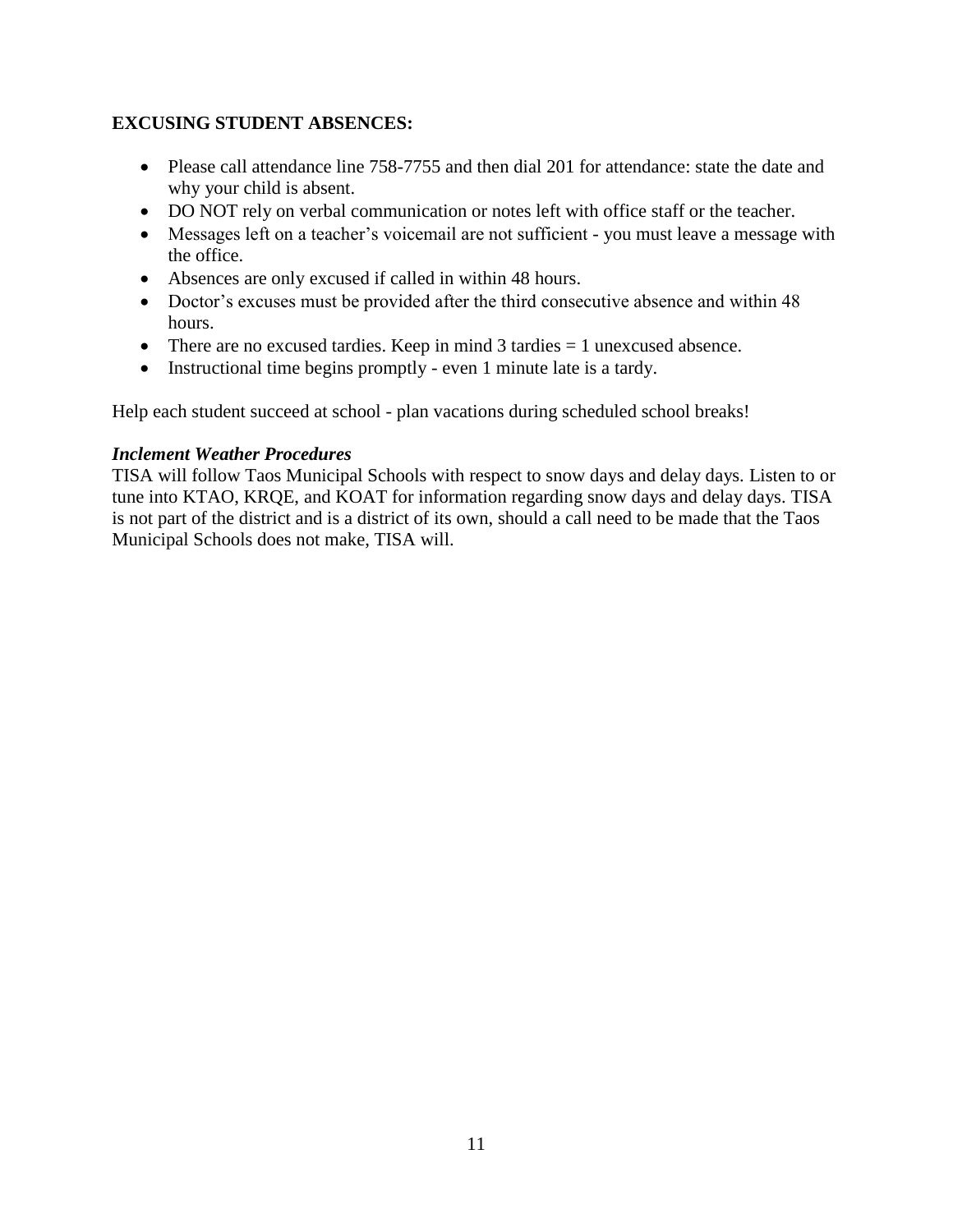## **Policy and Guidelines for Prohibiting Harassment, Intimidation and Bullying on School Property, at School-Sponsored Functions and on School Buses**

## **New Mexico Statute Reference**

Legislation (6.12.7 NMAC) requires each school district and charter to adopt a policy prohibiting harassment, intimidation and bullying on school property, at school-sponsored functions and on school buses.

## **Anti-Bullying Policy Statement**

The Taos Integrated School of the Arts prohibits acts of harassment, intimidation or bullying. The Governing Council has determined that a safe and civil environment in school is necessary for students to learn and achieve high academic standards. Harassment, intimidation or bullying, like other disruptive or violent behaviors, is conduct that disrupts both a student's ability to learn and a school's ability to educate its students in a safe environment.

## **Definition of Bullying**

"Harassment, intimidation or bullying" means any gesture or written, verbal or physical act that is reasonably perceived as being motivated either by any actual or perceived characteristics, such as race, color, religion, ancestry, national origin, gender, sexual orientation, gender identity and expression, or a mental, physical or sensory handicap, or by any other distinguishing characteristic, that takes place on school property or at any school-sponsored function or on a school bus.

These acts may have the effect of harming a student or damaging the student's property, or placing a student in reasonable fear of harm to his/her person or damage to his/her property. These acts may have the effect of insulting or demeaning any student or group of students in such a way as to cause substantial disruption in, or substantial interference with, the orderly operation of the school. Examples of bullying behaviors include: name calling, teasing, gossiping, undesired text messages, exclusion, pushing, shoving, taking personal possessions, verbal threats, hand gestures, etc.

#### **Consequences for Violations of Anti-Bullying Policy**

After investigating complaints of bullying, the Director may provide consequences and appropriate remedial actions for a student or staff member who commits one or more acts of harassment, intimidation and bullying. These may range from positive behavioral interventions up to and including suspension or expulsion.

#### **Factors for Determining Consequence**

-Age, Developmental and maturity levels of parties involve -Degrees of harm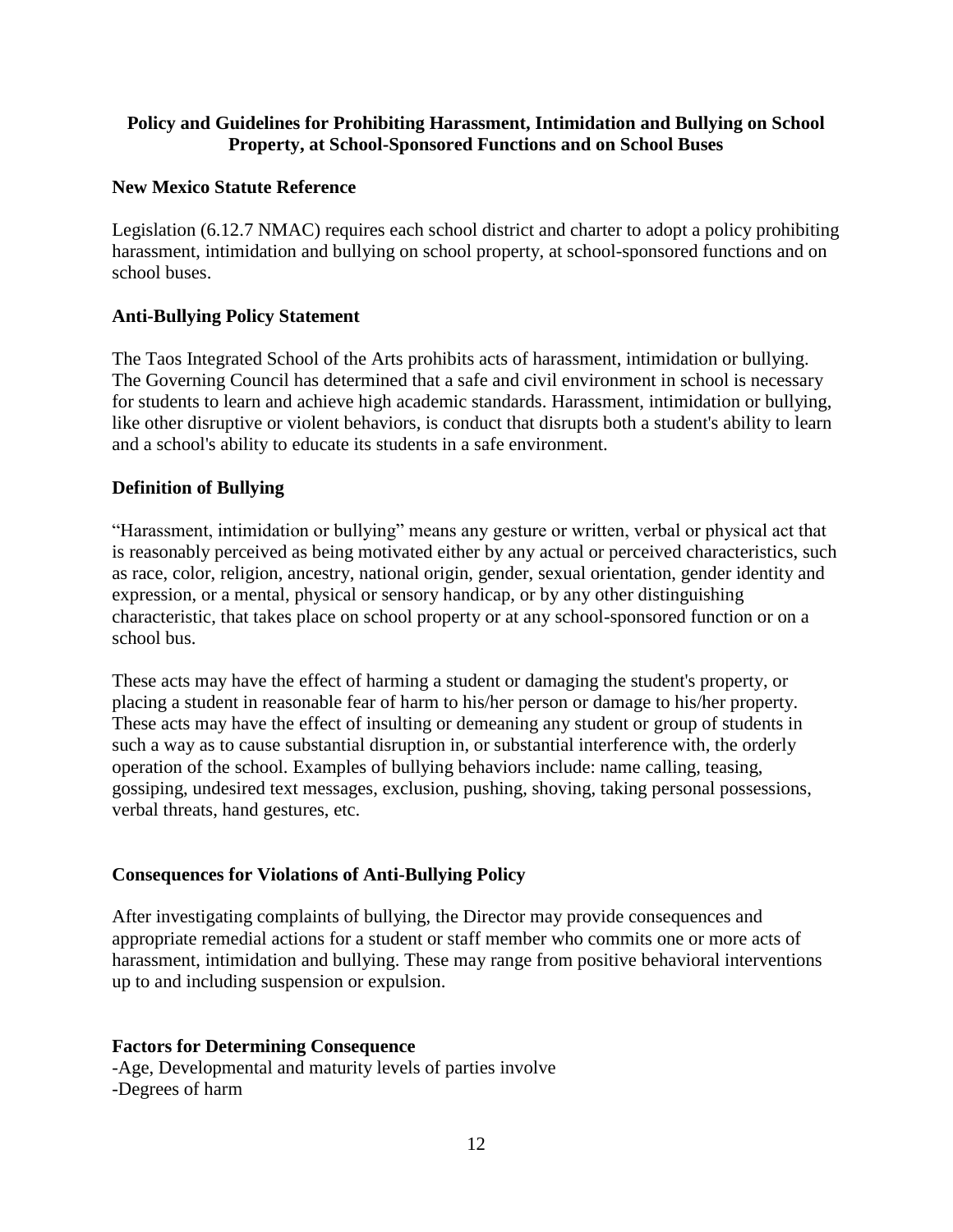- Surrounding circumstances
- Nature and severity of the behaviors
- Incidences of past or continuing patterns of behavior
- Relationships between the parties involved
- -Context in which the alleged incidents occurred

#### **Examples of Consequences**

- Admonishment
- Temporary removal from the classroom
- Classroom or administrative detention
- Out-of-school suspension
- Legal action and expulsion

## **Reporting**

The Governing Council requires the Director to be responsible for receiving complaints alleging violations of this policy. All school employees are required to report alleged violations of this policy to the principal or the principal's designee. All other members of the school community, including students, parents, volunteers and visitors, are encouraged to report any act that may be a violation of this policy.

The school will make counseling available to individual victims of harassment, intimidation and bullying and respond in a manner that does not stigmatize victim(s). The school will provide social skills training to the bully and for all students to address victimization.

#### **Response to the Reporter of Incidents**

The Governing Council prohibits reprisal or retaliation against any person who reports an act of harassment, intimidation or bullying. The consequences and appropriate remedial action for a person who engages in reprisal or retaliation shall be determined by the administrator after consideration of the nature, severity and circumstances of the act, in accordance with case law, Federal and state statutes and regulations and district policies and procedures.

#### **False Reports**

The Governing Council prohibits any person from falsely accusing another as a means of harassment, intimidation or bullying. Consequences and appropriate remedial action for a student found to have falsely accused another as a means of harassment will occur. Intimidation or bullying may range from positive behavioral interventions up to and including suspension or expulsion, as permitted by law.

#### **CELL PHONES**

Cell phones are prohibited for students in grades K-3. Cell phone rules for grades 4 -8: Cell phones are not allowed out during school hours from 7:45 -3:00. Students will NOT be allowed to use their cell phones during these hours. Students may not use cell phones during dismissal.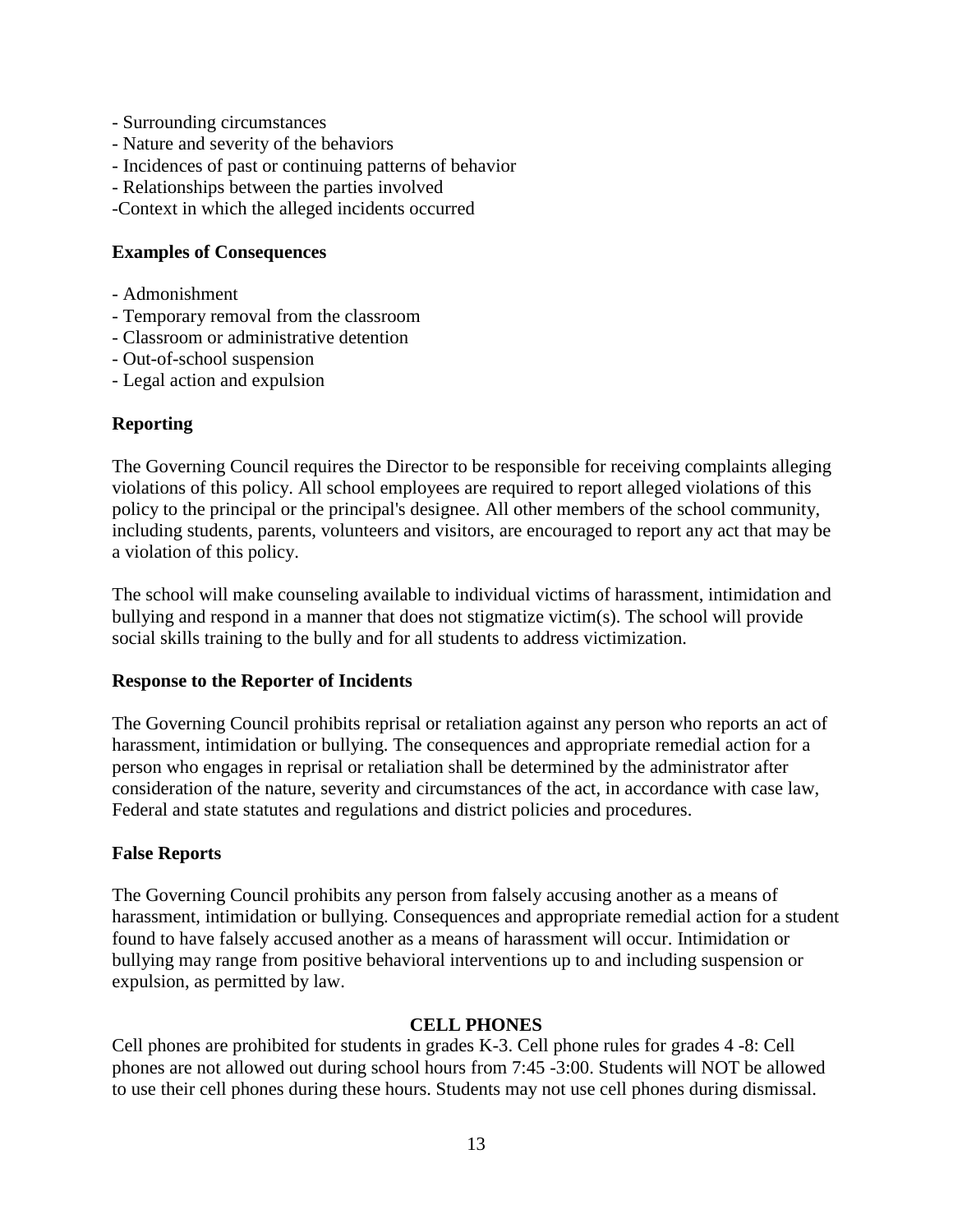For emergencies call the office. If cell phone goes off or is in sight:

- $\bullet$  1<sup>st</sup> offense, cell phone confiscated and returned to student at end of day.
- $\bullet$  2<sup>nd</sup> offense, cell phone confiscated and parent needs to pick up from Director.
- $\bullet$  3<sup>rd</sup> offense, cell phone confiscated for two weeks.
- 4<sup>th</sup> offense, cell phone confiscated until end of Semester (December or May).

## **COMPUTER USE**

By signing the computer use agreement, the student agrees to accept responsibility for any damage to the computer caused by student's negligence. This responsibility may take the form of payment for damages or denial of computer privileges by the supervising teacher.

The student user agrees to the following:

- Wash hands before using.
- NO FOOD or DRINKS at all, ever, near computers!
- Absolutely NO HORSEPLAY around computers.
- No picking up or moving self or computer once you have begun your session.
- You will share this computer with other students in other classes. You must report any problems with the computer as soon as you notice them.
- Will use Internet responsibly.
- Will not tamper with folders belonging to other students.
- Will not visit unauthorized website.
- Will not download programs, music, videos, images, wallpaper, screensavers, etc.
- Will not change profile password assigned.

## **CHEATING**

Incidences of academic cheating will not be tolerated. Teachers will announce the commencement of testing by saying, "We are now in a testing situation". When the test is finished, teachers will announce, "Testing is finished". During the testing period any student or students who are interacting in any manner with other students will have their test paper confiscated and receive a zero for the test. Students who are found to have plagiarized material for reports or projects will be given zeros for the work. The work may be made up at the discretion of the teacher, with the value for the project not to exceed 50%.

## **DUE PROCESS PROCEDURES**

## **Emergency Suspension – Due Process Procedures**

An emergency suspension occurs when a student is removed from school without prior use of due process procedures. An emergency suspension is allowed if the student's continued presence at school poses a danger to person or property or an ongoing threat of disruption to the academic process. The due process procedures for a short-term suspension must be provided to the student as soon as practicable following the student's removal from school pursuant to an emergency suspension. The student's parent(s) should be notified of the suspension as soon as reasonably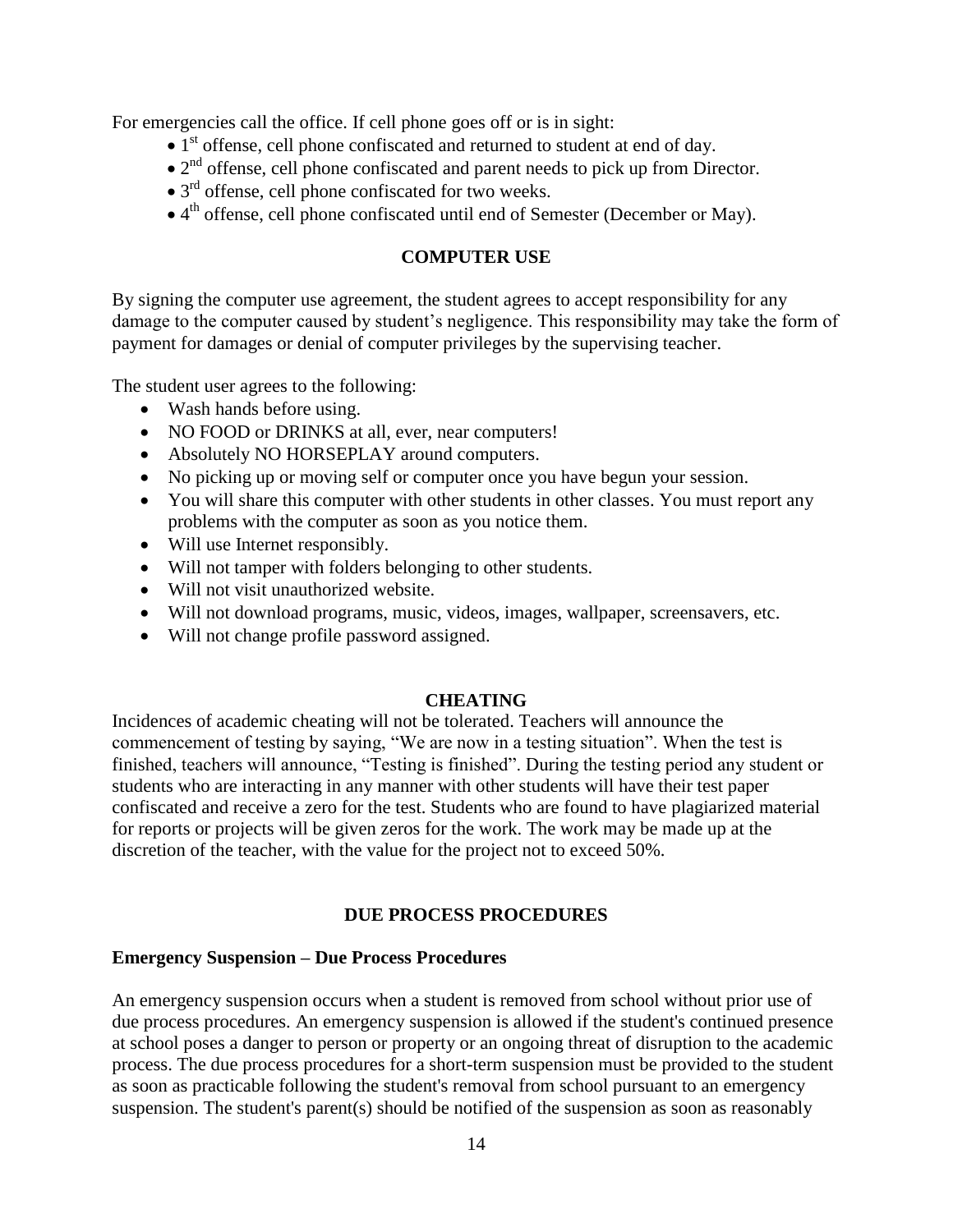possible.

## **Short-Term Suspension – Due Process Procedures**

A short-term suspension is a suspension for a period of time less than or equal to ten (10) school days. Before a short-term suspension is imposed, the Director shall inform the student of the alleged misconduct and describe generally the evidence known at that time to support the allegations of misconduct. The Director will invite the student to discuss the student's version of the situation. This is so the student has an opportunity to dispute the allegations of misconduct. The Director shall then determine if a short-term suspension should be imposed and will inform the student of his or her decision. If the student is suspended, the student's parent(s) will be notified of the suspension by telephone. No appeal is available for a short term suspension.

## **Long Term Suspension- Due Process Procedures**

A long-term suspension is a suspension that exceeds ten (10) school days in duration. It may extend up to one (1) full year in duration. If a long-term suspension is warranted, the student will be short-term suspended for 10 days, following all due process procedures, pending a recommendation that the student be given a long term suspension or be expelled from school.

A certified letter will be mailed to the parent or guardian containing the following information: the charges and the rule or regulation violated; the extent of the punishment considered; the date, time and place of the formal hearing; that the student may be represented by counsel, and the name of the hearing officer.

A formal, long term hearing will be scheduled and conducted by a hearing officer. Upon the conclusion of a hearing by the hearing officer in which a decision of long term suspension or expulsion is made, the decision may be appealed to the Governing Council.

## **DRESS CODE**

TISA recognizes that all students have an intrinsic worth based upon who they are and not what they wear. The school expects all students to maintain a neat, well-groomed appearance and to dress as a TISA student with school spirit and pride. Decisions regarding the dress code will be referred first to the classroom teacher then to the Director.

Appropriate clothing for school is basically what will support the school's educational goals, and forward the notion that learning comes first. TISA expects the parents to be involved in what their children are wearing to school. Clothing needs to be appropriate for the weather conditions and the tasks of school. Headgear and sunglasses are to be worn outside. Following is a list of what may not be worn:

Cut-offs, short-shorts, mini-skirts (must not be more than 5 inches above the knee, which would be about mid-thigh), oversize sagging pants or shirts, strapless tops, spaghetti straps, low-cut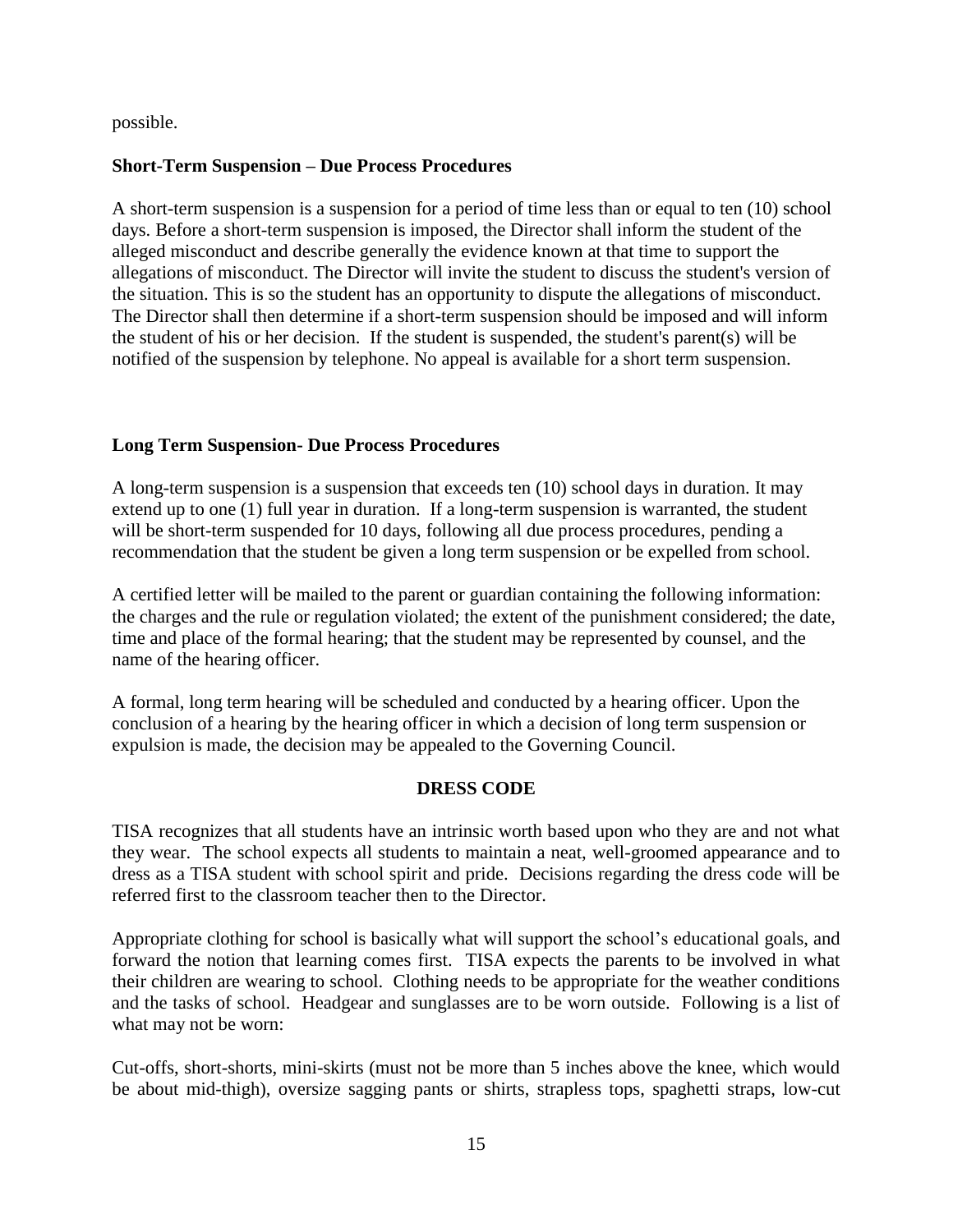tops, see-through material, exposed midriff/back area, shoulder straps less than one-inch wide, insignias representing drugs, alcohol, tobacco, sex, violence, gangs or foul language, or any other attire that may be disruptive or unsafe in a learning environment. Shoes suitable for running should be worn at all times. Platform sandals, flip-flops, high-heels and jellies pose a safety hazard and should not be worn to school.

All classroom teachers will discuss with their students the importance of dressing appropriately for the task of learning.

Consequences for inappropriate attire will include calling home so parents can bring clothing that is appropriate. T-shirts can be covered with a sweater or larger shirt. Repeated offenses could, and may, result in in-school suspension or out-of-school suspension.

**First Offense**: Change into a school provided T-shirt. Original shirt will be returned when clean T-shirt is returned to Director.

**Second Offense**: Change into a school provided T-shirt. Phone call home.

**Third Offense**: One day suspension. Phone call home.

**Fourth Offense**: Three day suspension. Phone call home.

#### **EMERGENCY DRILLS**

Fire drills are conducted every week for the first 4 weeks of school and once each month thereafter. Detailed escape plans are posted inside the door of each classroom. For fire drills, each class has an escape route to an outside area that is located a safe distance from the building. Children are moved to these designated areas in less than 75 seconds in a safe, quiet and orderly manner. Unwanted Intruder Lock Down drills will be conducted periodically. Shelter-In-Place drills are required 2-times per year. A detailed emergency preparedness plan is available in the school office. The school is prepared for a variety of emergency situations, including bomb threats.

#### **FIELD TRIPS**

Field trips within our community and to nearby points of interest are scheduled by various classroom teachers throughout the school year. These trips are designed to supplement the classroom curriculum and to introduce students to the resources of the community. Parents will receive notices of field trips well in advance of the scheduled trip date and will be asked to sign field trip permission forms. Permission slips must be signed or children must stay at school and not participate in the field trip. Permission to participate in a field trip will not be accepted over the telephone. Sometimes a small amount of money may be requested from each student to help defray transportation of facility use costs and/or admission fees. Parents should check their child's attire for appropriateness for the activity. All aspects of the TISA Student/Parent Handbook apply to all school sponsored activities or field trips on or off the campus. If a teacher requests your help on a field trip, please keep in mind the following guidelines for parent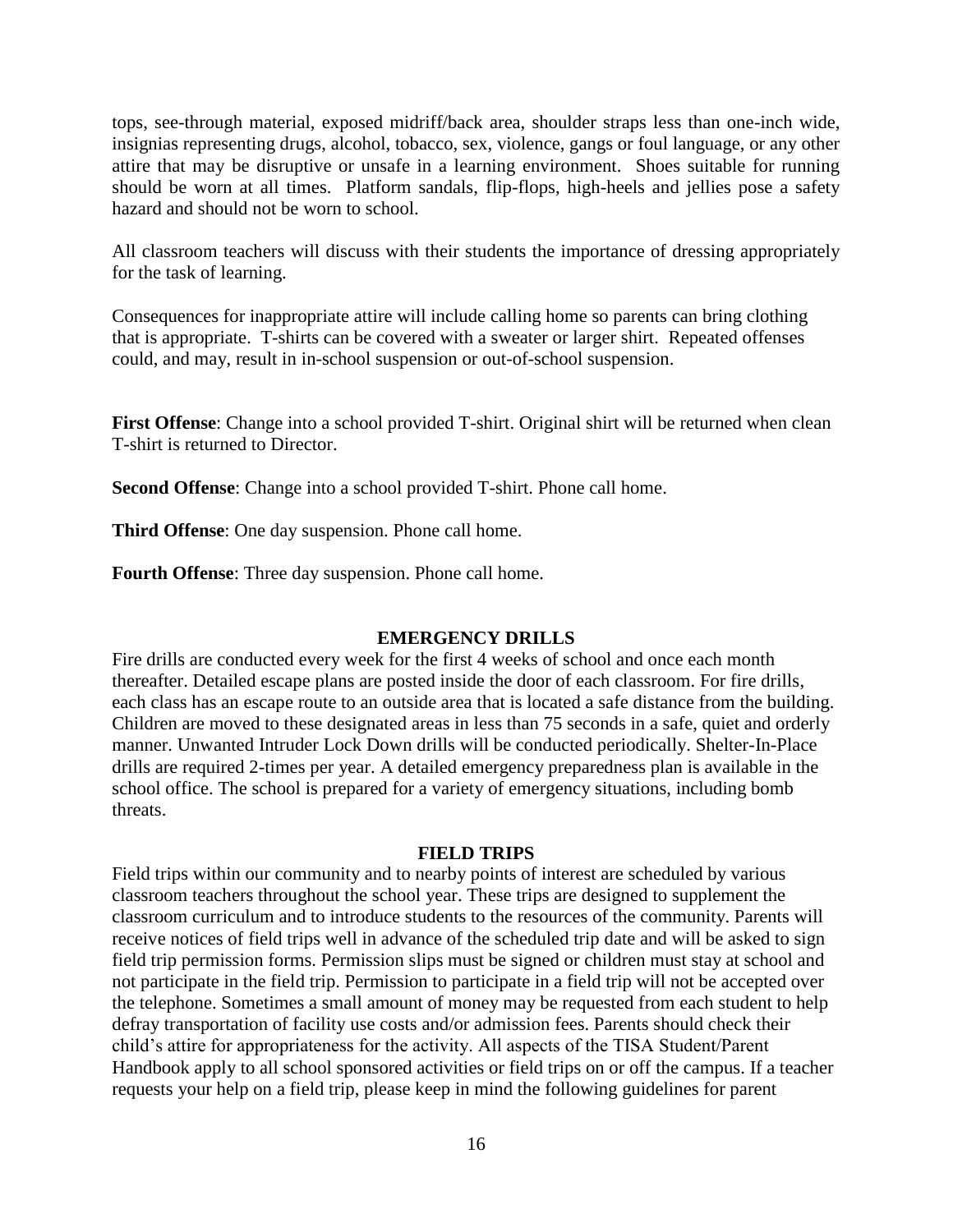chaperones:

- Only a limited number of parent chaperones are needed for each trip
- Teachers depend on parent chaperones to:
	- o Assist the teacher with the entire class
	- o Attend to student safety at all times
	- o Ask the teacher how to best assist the teacher
	- o Be assertive with students and help enforce behavior expectations
	- o Arrive early and ride the bus
	- o Supervise all children, not just your own child
	- o Stay engaged with the children and be respectful of presenters by not socializing with other parents or students during activity times
	- o Help enforce rules on the bus

Not appropriate for school field trips:

- Younger siblings, pets or friends
- Wearing, use of alcohol or tobacco
- Eating or drinking on the bus

## **GRADING**

Grades Kindergarten to 4th, will utilize a five point scale to show each student's progress.

Grades 5th – 8th will use the following point values with letter grades:

A 93%-100% B 85%-92%

C 77%-84%

D 70%-76%

F Below 69% Grades will be disseminated on a quarterly basis (approximately every 9 weeks).

Progress reports will be sent home at the 4 ½ week point. See school calendar for dates. Teachers will document student grades utilizing the grade book, core objectives, and absentee record.

Students in 6th, 7th, and 8th grades will also be evaluated on CAPE criteria. This includes Citizenship, Attitude, Participation and Effort. The CAPE evaluation makes up 25% of a student's total grade.

## **GUESTS**

Student guests are not allowed on campus. Adult visitors (21 and over) are required to report to the school office upon entering the building. Guests will sign in on the appropriate forms and will be issued badges which guests are required to wear on campus at all times. This allows campus personnel to ascertain that all guest presence on campus is registered in the office. When a guest leaves the school premises, the guest is to sign out in the office and turn in the badge to the office personnel.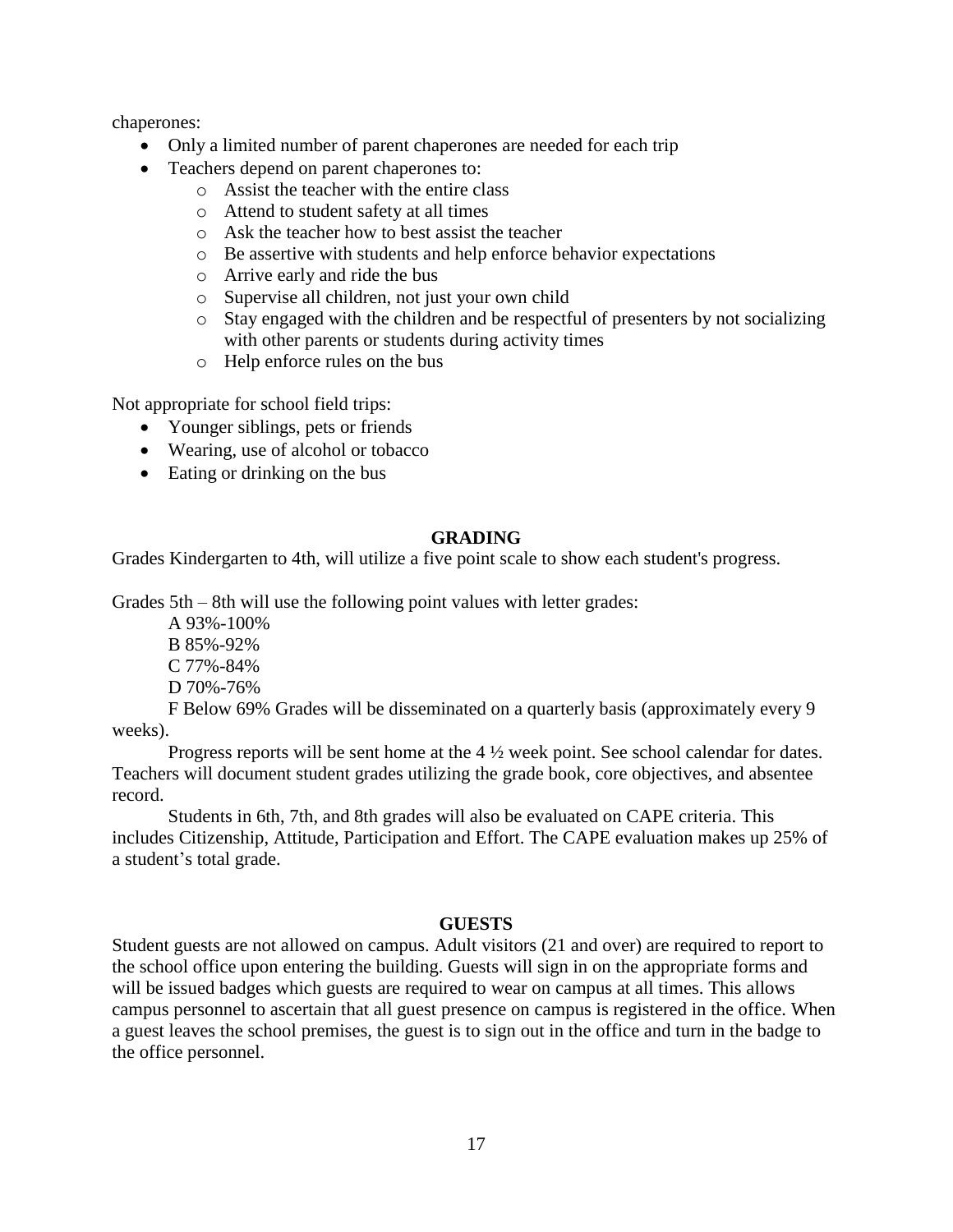#### **IMMUNIZATIONS**

All students need to be up to date on their immunizations or they will NOT be allowed to attend school until they do so. Parents who elect not to have their children immunized must provide the school with an up-to-date Certificate of Religious/Conscientious Objection to Immunization. These certificates must be renewed every nine (9) months.

#### **LEAVING CAMPUS**

TISA maintains a "closed campus". Children are not allowed to leave the campus at any time during school hours unless parents/guardians sign their child out through the office. If a parent/guardian picks up a child during the day, the parent/guardian must sign the child out at the office where the child will be given a release slip. Teachers will not dismiss a student without a release slip. Parents are asked to refrain from picking up children in the last hour of the day unless absolutely necessary.

Students who have legal documentation for restraining orders or custody must supply the school with copies.

#### **LOST AND FOUND**

All clothing found on the campus, regardless of the value, is placed in the appropriate area at the front of the school. Money, jewelry, or any other articles of value are turned into the office. Students may claim lost items after proper identification. Unclaimed items will be donated to the CAV Thrift Store twice a year.

## **LOTTERY ENROLLMENT**

#### **Enrollment Policy:**

In accordance with the Charter School Act, any student, regardless of where he/she resides in New Mexico, may attend Taos Integrated School of the Arts ("TISA"). Taos Integrated School of the Arts' enrollment policies prohibit discrimination on the basis of disability, race, creed, color, gender, national origin, religion, or need for special education services. As per NMSA Section 22-8B-4.1 NMSA 1978, enrollment at TISA will be governed by the following rules: Beginning in 2011-2012 TISA shall give enrollment preference to:

1. Students who have been admitted to the charter school through an appropriate admission process and remain in attendance through subsequent grades; and 2. Siblings of students already attending the same charter school. Enrollment Procedures/Application: If a parent or guardian (collectively referred to as "Parent") wants to enroll his/her student at TISA, the parent must submit an enrollment application for each student during TISA's enrollment period. A complete and timely enrollment application is required to ensure that the student will be included in any lottery that must take place when the number of students wanting to enroll exceeds the number of seats available at the school. If the number of students in a particular grade level wanting to enroll during the enrollment period does not exceed the number of seats available in that grade level, a lottery is not required, and students shall be enrolled on a first-come, first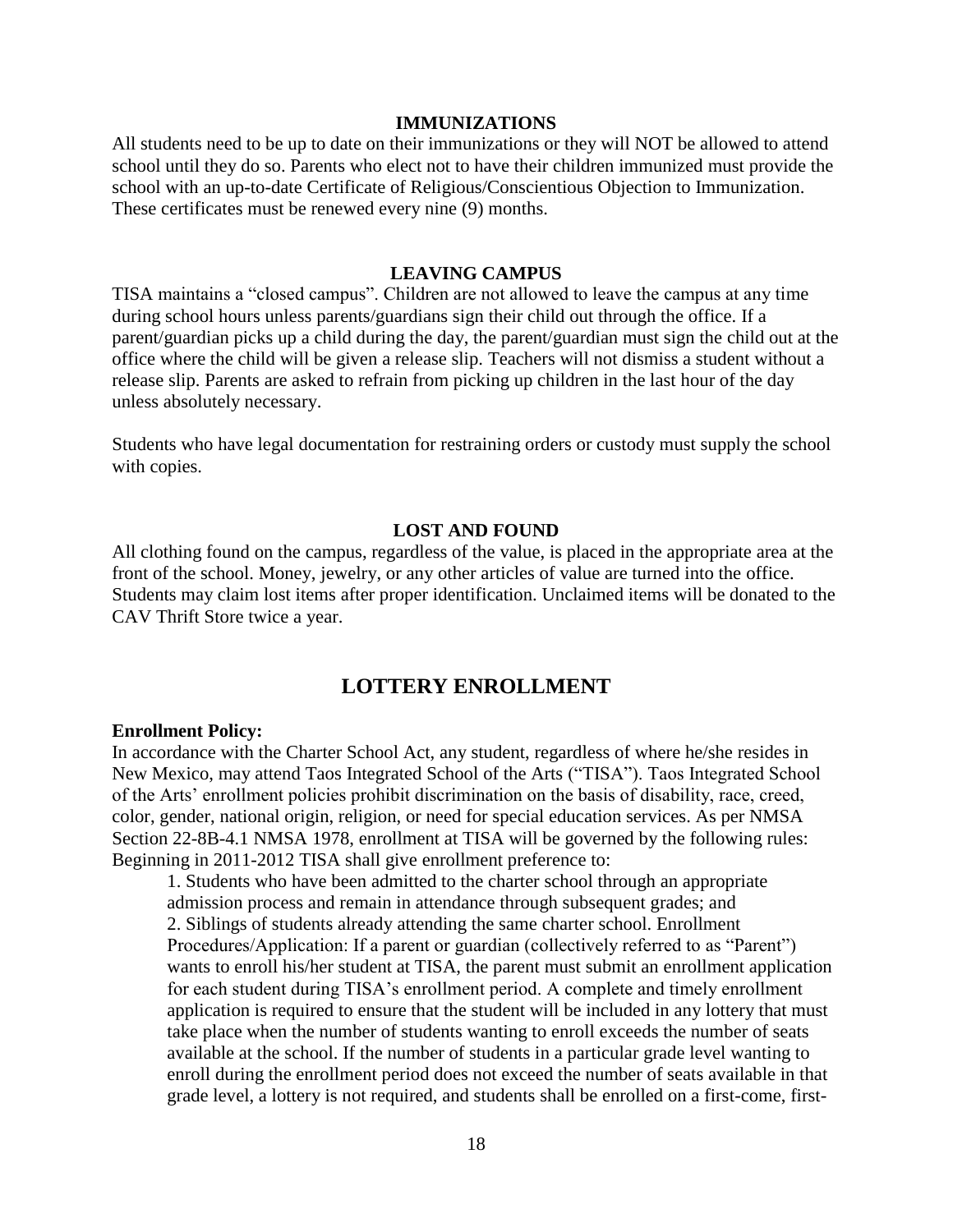served basis.

The enrollment application form will be posted on TISA's website only for the time the enrollment period is open. Parents must fill out the enrollment application and mail or deliver it to the school. Upon receiving the enrollment application, a TISA representative will assign a number (see description below) to the application that will be used for enrollment and/or lottery purposes. The application deadline will be set and approved by the Governing Council, as will the date of the lottery. To receive help with the enrollment application process, please contact the school office.

## **Lottery Procedures:**

All student applications are entered into a computerized program. On the day of the lottery drawing, the office manager and the Director activate the program, which randomly assigns a number, beginning with one, to each application. The available slots for each grade level are then filled beginning with the number one. The remaining applications go onto a waiting list and as positions become available, the office administrator will contact the parent. A student may apply for one slot only. Students who submit multiple applications to apply for more than one slot will be removed from the lottery.

A student must apply using his/her legal name. Using an alias could result in a student's disqualification from the lottery or disenrollment at a later date.

#### **Waiting List Procedures:**

Taos Integrated School of the Arts will open and advertise the enrollment and lottery each year in the spring for a limited period. If a waiting list is generated from the lottery draw, these students will remain on the waiting list until the February  $1<sup>st</sup>$ . Students wishing to enroll in TISA after the enrollment period will be added to the end of the existing waiting list.

## **Waiting lists do not transfer from year to year. TISA will not maintain a waiting list for students who wish to be admitted in future years.**

• Students who are not initially selected for enrollment will be placed on the TISA waiting list according to grade.

- Separate waiting lists will be maintained for each grade.
- All children who apply for enrollment after the enrollment period will be added to the waiting list in the order in which their applications were received.
- If an applicant from the waiting list is offered a position and does not accept the position offered within the period required for acceptance, they will be dropped from the waiting list and the slot will be offered to the next applicant on the waiting list.

## **Confirmation of Acceptance**

 Students must confirm, in writing, their acceptance of their admission by the date indicated on their notification of admission.

 Any students who do not properly confirm the student's acceptance by the date and time indicated will be dropped from the admission list and the slot offered to the next applicant on the waiting list.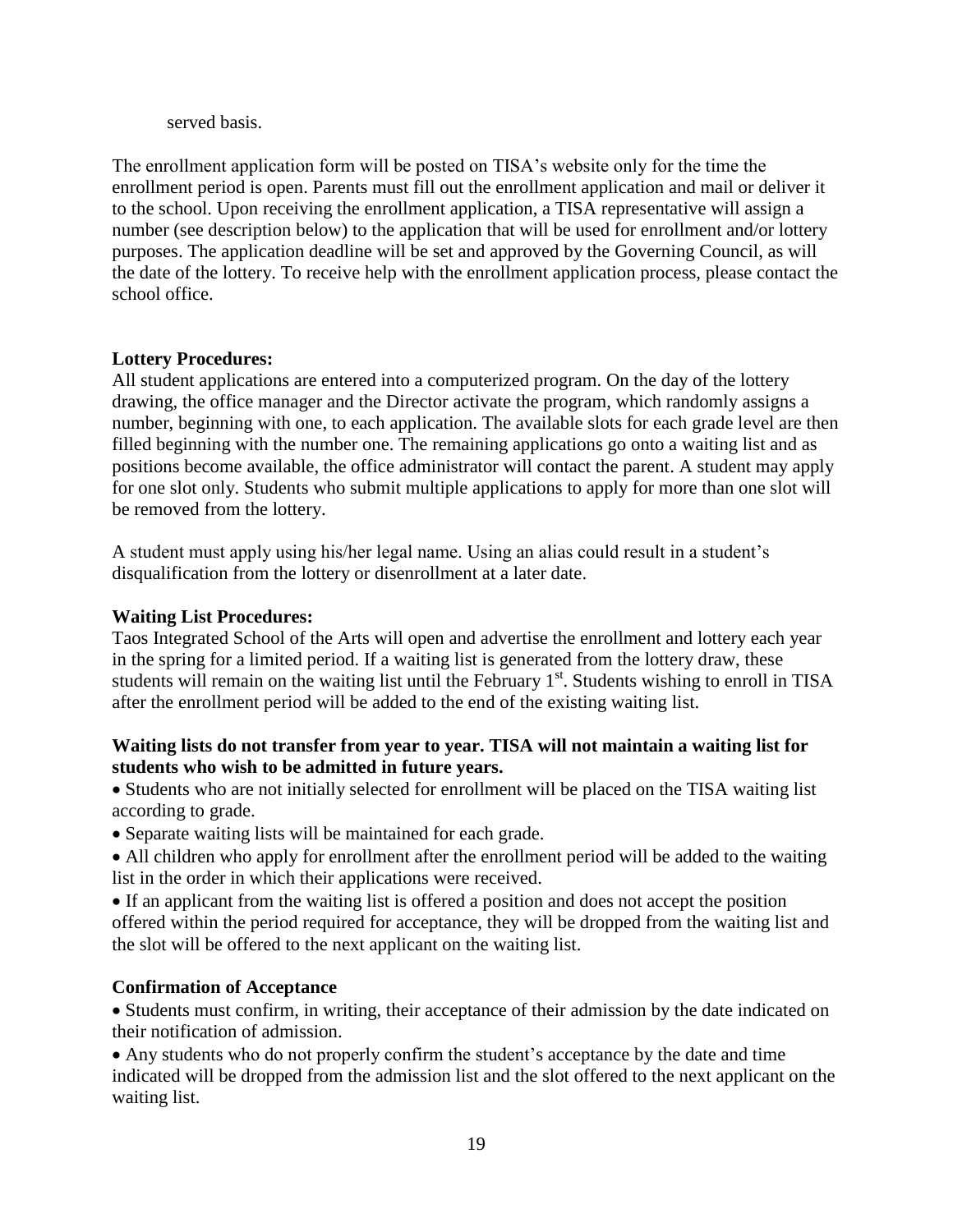Parents or guardians of the applicant are responsible for maintaining current information on the enrollment application and must notify TISA, in writing, of any change of address, telephone number, or other information necessary for TISA to contact the applicant. TISA is not responsible for maintaining any contact information.

 If the school cannot contact an applicant to confirm acceptance or notify the applicant that the child is to be moved from the waiting list to the admission list, then the applicant will be dropped from the admissions list or waiting list.

## **Number of Students**

- The TISA Governing Council determines the number of students in each class or grade.
- The number of students per class shall not exceed 20.
- The minimum number of students shall be determined by the TISA Governing Council.

 A grade may have more than one class if the TISA Governing council determines the minimum number of students is not met in any other grade. The TISA Governing Council, in accordance with the terms of the charter, shall determine total enrollment at TISA.

## **Enrollment Policy**

• The parent or legal guardian of the child or children who are applying for enrollment must make all applications for enrollment.

- Applications will be accepted for one grade only per child.
- Kindergartners must be five years old on or before September 1 of the current school year.
- Applications received after the enrollment deadline will be placed on the waiting list in the order in which they are received.

 If a parent enrolls his/her child after the first week of school, a meeting must be arranged with the Director prior to the student attending classes.

#### **Information Required**

Upon acceptance of enrollment, the parent or guardian will be required to provide the following information prior to admission:

1. Original birth certificate, legal copy of birth certificate, or other legal proof of birth.

2. Current immunization/or Certificate of Religious/Conscientious Objection to Immunization and other health records.

## **Note: No child will be admitted without current immunization records and legal proof of birth.**

3. Information release form authorizing TISA to share or request any and all records, information, or data determined by TISA to be relevant to the student's attendance at TISA.

4. Individual Education Plan (IEP) or other specialized education requirements.

5. Completed Home Language Survey.

## **LUNCH**

At the present time, TISA does not offer a lunch program. Parents should pack healthy snacks and a lunch for their students. A water bottle is highly recommended. When students with allergies that require medical restrictions are attending school, parents of that class will be notified about special instructions which serve to ensure health and safety on campus.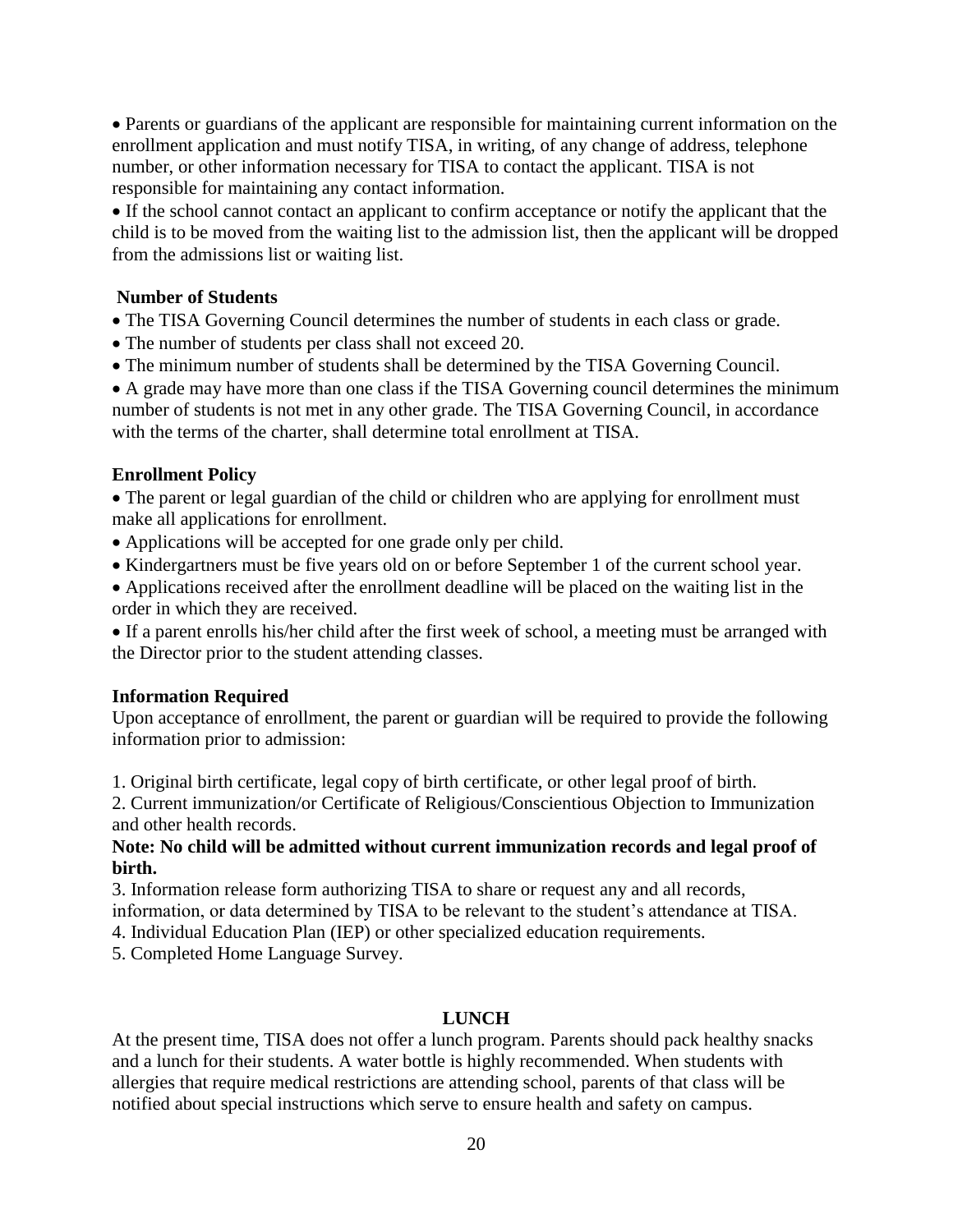#### **PARENT VOLUNTEERS**

TISA considers its parent volunteers to be a very special resource. Parents are encouraged to help in all classrooms, programs, and extracurricular activities. Please call the school office if you have time or skills you can share to make TISA a better place for students to learn and grow. All parent volunteers must have a background check on file in the office before working in the classroom. Call the office for further information.

#### **PLAYGROUND RULES**

No climbing/walking UP slide No more than 1 child per seat on swing at a time No hanging from swing set or flipping on swing set No footballs Boundaries are from upper sidewalk to end of playground No climbing trees or climbing on the walls No walking on the tables No snowballs or snowball fights No climbing over the top of climbing structure No going into the parking lot No hitting, pushing, pulling, swearing

## **POSITIVE BEHAVIOR SUPPORTS**

#### **Bonus Bucks**

At their discretion, teachers will award TISA bucks to students for noteworthy homework completion, exemplary behavior, or outstanding citizenship. Teachers will determine how bonus bucks will be redeemed.

#### **Student of the Month**

Each classroom will select one student a week as Student of the Week. At the end of the month, teachers will draw from the month's Students of the Week one student to represent that grade's Student of the Month. These students will have their photographs taken and be displayed at the school. At the end of the year, one Students of the Month will be drawn from each grade – students whose names are drawn will attend a special breakfast with the Director.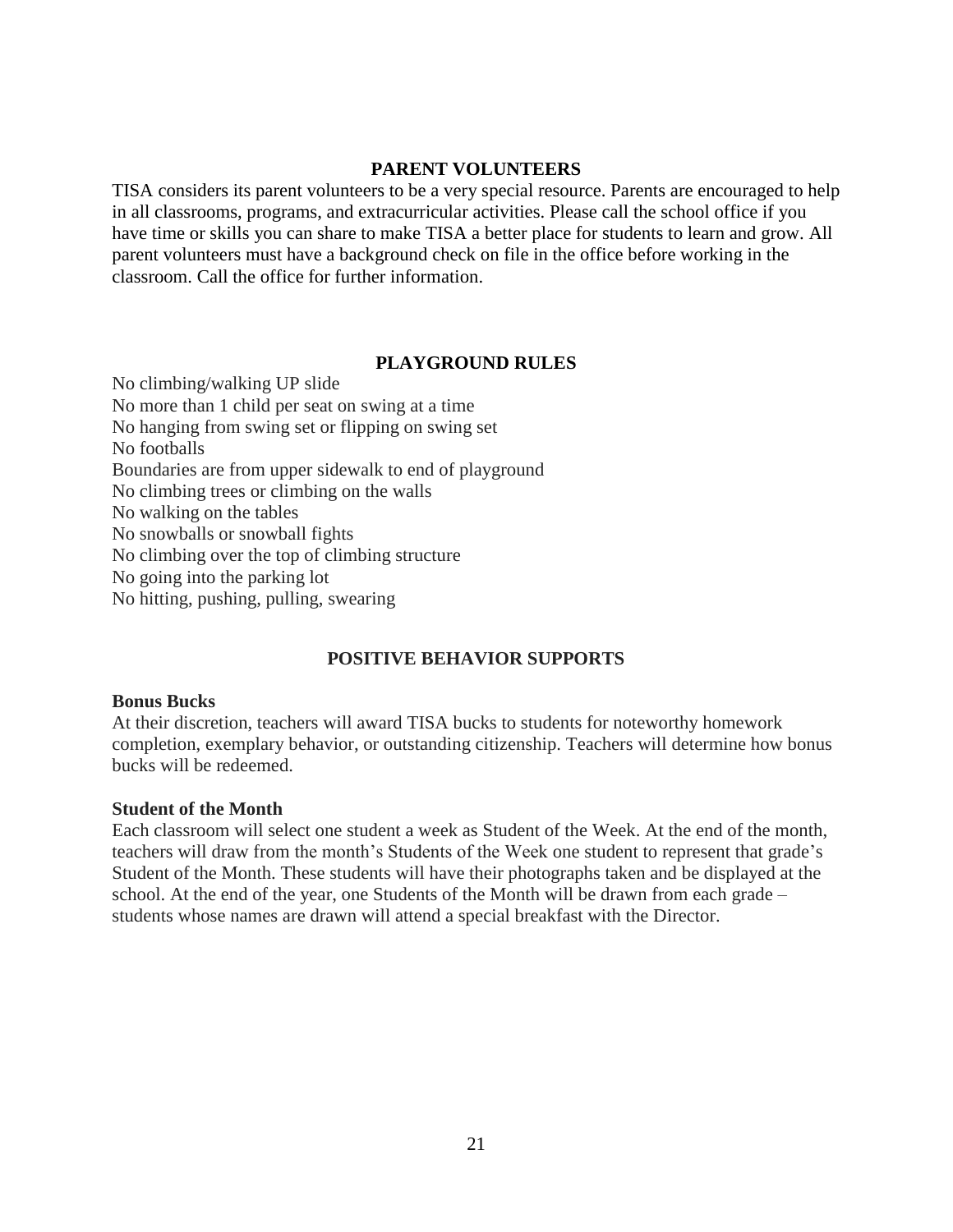#### **PROMOTION/RETENTION**

When a student is recommended for retention, the parents may sign a one time waiver and the child will be promoted. In 8th grade, no waiver may be signed by the parent to avoid retention. If a student fails 8th grade for a 2nd time, he/she will be promoted. To pass, a student must pass at least two core classes (Math, Social Studies, Science, Language Arts). New Mexico Statute-22- 2-8.6. Students who have 20 absences or more are automatically considered for retention pursuant to TISA's Truancy Policy.

#### **SCHOOL / PARENT / STUDENT COMMUNICATION**

The main method TISA uses to communicate school events and news to the parents is through the weekly publication of the Chalkboard. The Chalkboard will be sent home every week, usually on Wednesdays. Please ask your child for this bulletin in order to stay informed about upcoming events. The TISA website is also an excellent resource for current information about the school. Please check this website on a regular basis: [www.tisataos.com.](http://www.tisataos.com/) Also, each classroom and student will be maintaining an e-portfolio that will be updated each week. Be sure to give your teacher your e-mail information so you can be updated each week. If you do not have a computer at home, there are computers available for your use at the Taos Youth and Family Center or at the Town of Taos Public Library.

#### **Guidelines for Communication with School Personnel**

Each child's education is a cooperative effort between parents and school personnel. At times, parent may wish to seek additional support, information, or resources. From time to time, situations may arise where parents will need to address with their child's teacher. Here are some key points to remember when parents are communicating with school personnel about their child's educational needs:

- Please schedule meetings with your child's teacher in advance.
- Please understand that a teacher's responsibilities may prevent accommodation of a request for an immediate meeting.
- Please request the meeting within one week of the concern, issue, or incident, so that the discussion may be timely.
- It would be helpful to be prepared for the meeting by writing down your issues, what you want to say, and questions you would like answered. Write down your solutions and recommendations as well.
- Your child's educational needs are best met when you and your child's teacher work together, and acknowledge each other's efforts toward your mutual goals.
- Stay positive and calm throughout the conversation. Avoid blaming or becoming defensive. All parties are expected to be respectful and courteous. Any teacher or school employee reserves the right to terminate a meeting in the event of inappropriate or abusive behavior.
- Listen to the teacher's point of view and suggestions with an open mind.
- Ask the teacher to clarify any school "lingo" language used by educators that you might not understand.
- Agree together on an appropriate, informal intervention plan or resolution. Share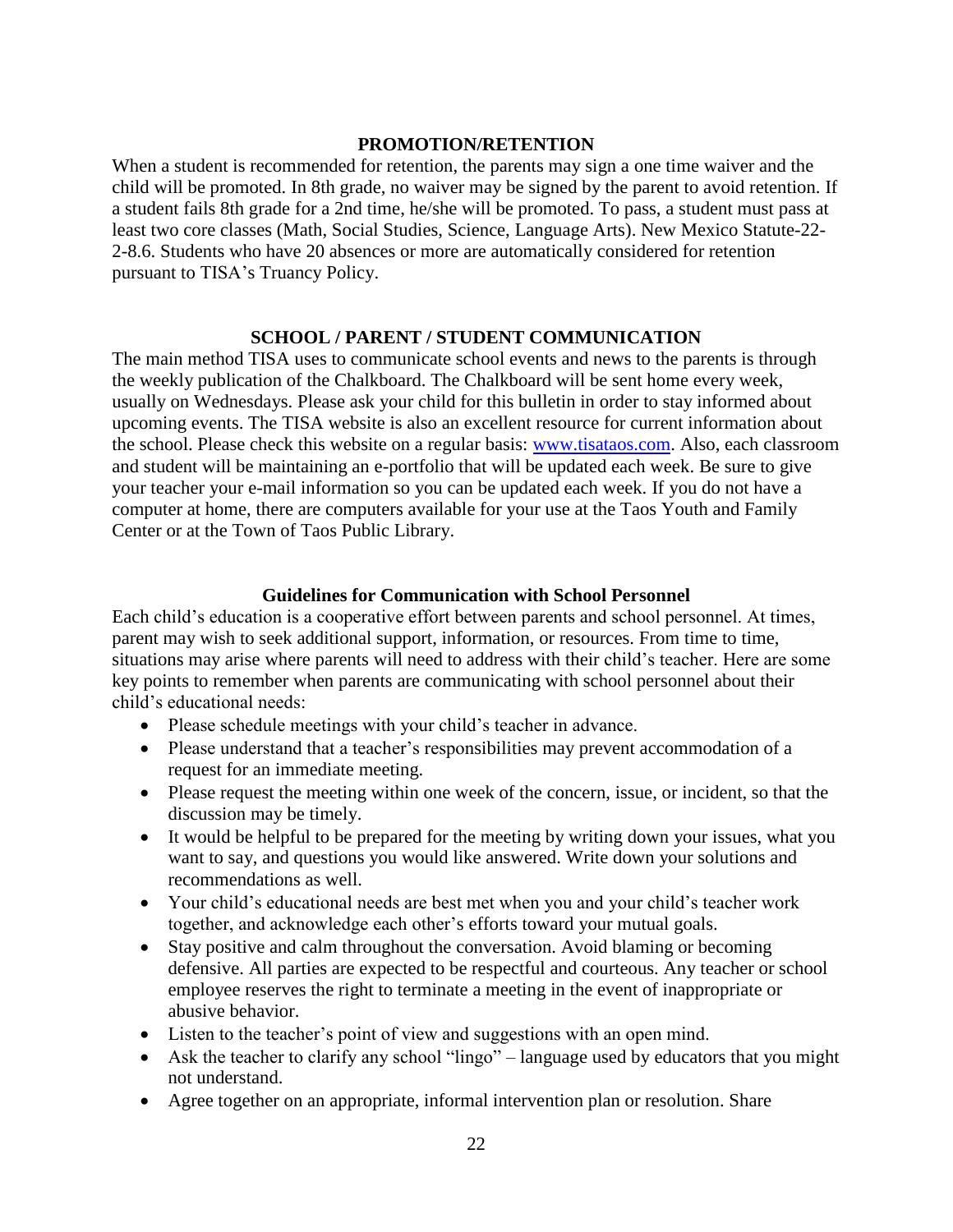responsibility for success of the plan. Make a note of this plan. Be clear about commitments and next steps – yours and the teacher's.

- If you feel a follow up meeting or phone call is necessary, and this has not already been scheduled as part of the plan that you and the teacher created, you are welcome to initiate the meeting or call.
- The parent, teacher, or Director may request a Student Assistance Team (SAT evaluation – child study for educational, emotional, social, behavioral needs – please see SAT flow chart) if it is felt that a more formal plan is necessary.
- If the situation is not resolved through meeting with the teacher or SAT process, please request a meeting with the Director. The Director is available to mediate issues between the parent/guardian and teacher. Any party may request mediation as part of the process.
- If the situation is still not resolved through meeting with the Director, then and only then, request in writing to be placed on the Governing Council agenda. Individual personnel issues will be addressed in executive session only, rather than open session. Any Governing Council member approached by a parent will respectfully redirect the parent to this process.

#### **SCHOOL COLORS**

The school colors are green and orange. We encourage our students to identify with these symbols as a representation of our school pride and spirit!

#### **SOLICITATION**

Students are not to be solicited for money unless a project has been approved by the Director. No sale of items is to be conducted at the school by students for community drives.

#### **SCHOOL YEARBOOK**

Yearbooks may be ordered and paid for at the time of the order. The yearbooks will be distributed during the last week of school. Extras may be purchased on availability.

#### **SEXUAL HARASSMENT**

There is zero tolerance for any form of sexual harassment for all students, staff, visitors, or parents. This includes speaking of sexual innuendos or acts in a setting that may be overheard by other students, staff, visitors or parents. Violators will be held accountable for their actions to the fullest extent provided by school, state and federal law.

#### **Definition of Sexual Harassment**

Prohibited sexual harassment includes, but is not limited to, unwelcome sexual advances, requests for sexual favors, and other verbal, visual or physical conduct of a sexual nature when the conduct has the purpose or effect of having a negative impact on the student's academic or work performance, or of creating an intimidating, hostile or offensive educational or work environment for a student or school employee.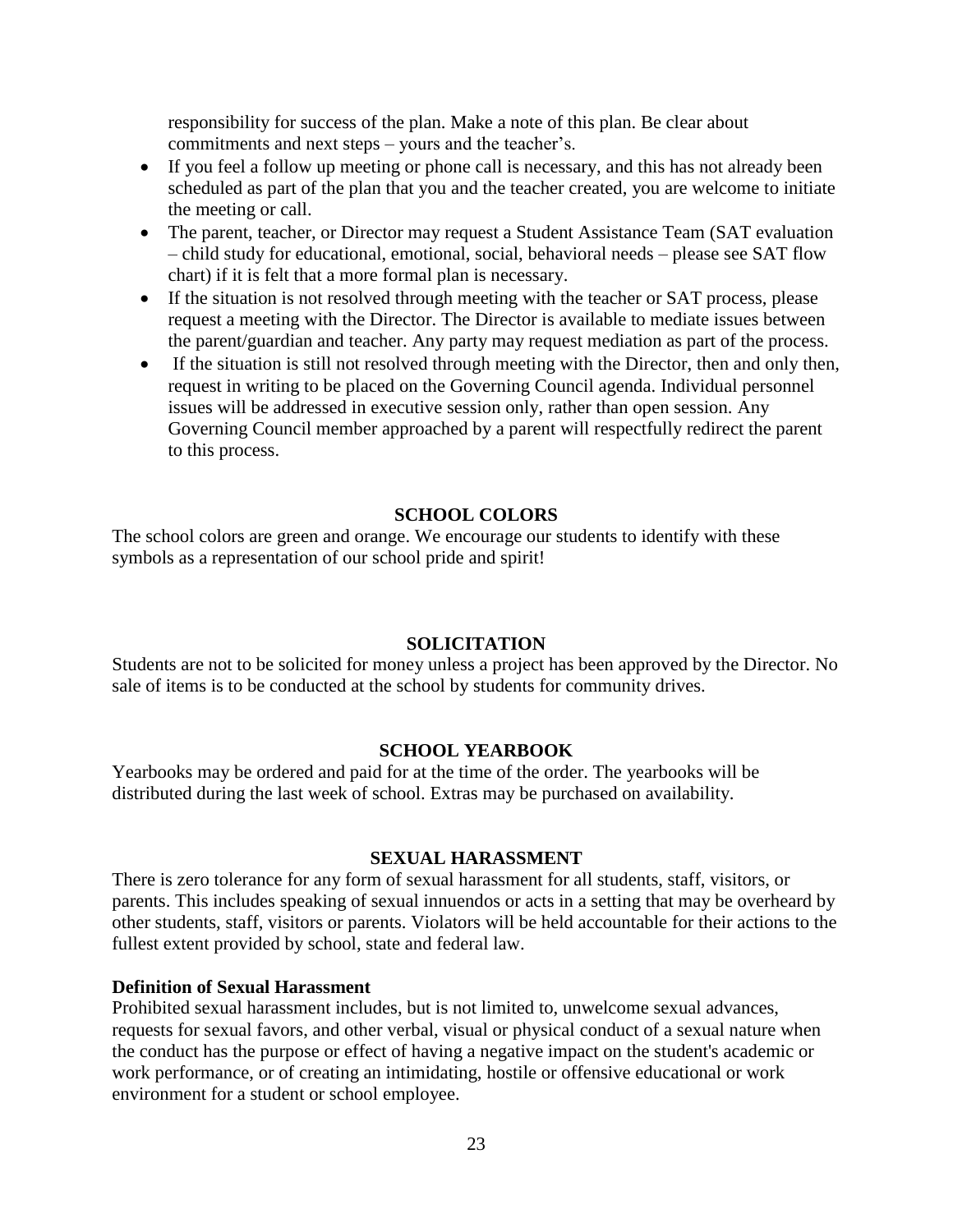Examples of conduct which may constitute sexual harassment and would therefore be prohibited include:

1. Unwelcome leering, staring, sexual flirtations or propositions.

2. Unwelcome sexual slurs, epithets, threats, verbal abuse, derogatory comments or sexually degrading descriptions.

3. Unwelcome graphic verbal comments about an individual's body, or overly personal conversation.

4. Unwelcome sexual jokes, stories, drawings, pictures, notes, or gestures. 5. Unwelcome spreading of sexual rumors.

6. Unwelcome teasing or sexual remarks about student enrolled in a predominately single-sex class.

7. Sexually oriented touching, pinching, patting, pulling at clothing, or intentionally brushing against another.

8. Conditioning academic and/or student activity privileges on submission to unwanted sexual conduct from students or staff.

9. Cornering or blocking of a sexual nature of normal movements.

10. Displaying sexually suggestive objects in the educational environment.

11. Writing graffiti of a sexual nature on school property.

## **Nature of Sexual Harassment**

- Student to student
- Staff to student
- Student to staff
- Male to male
- Female to female
- Male to female
- Female to male

#### **Discipline and Consequences**

Any student who engages in the sexual harassment of anyone in the school setting may be subject to disciplinary action up to and including expulsion.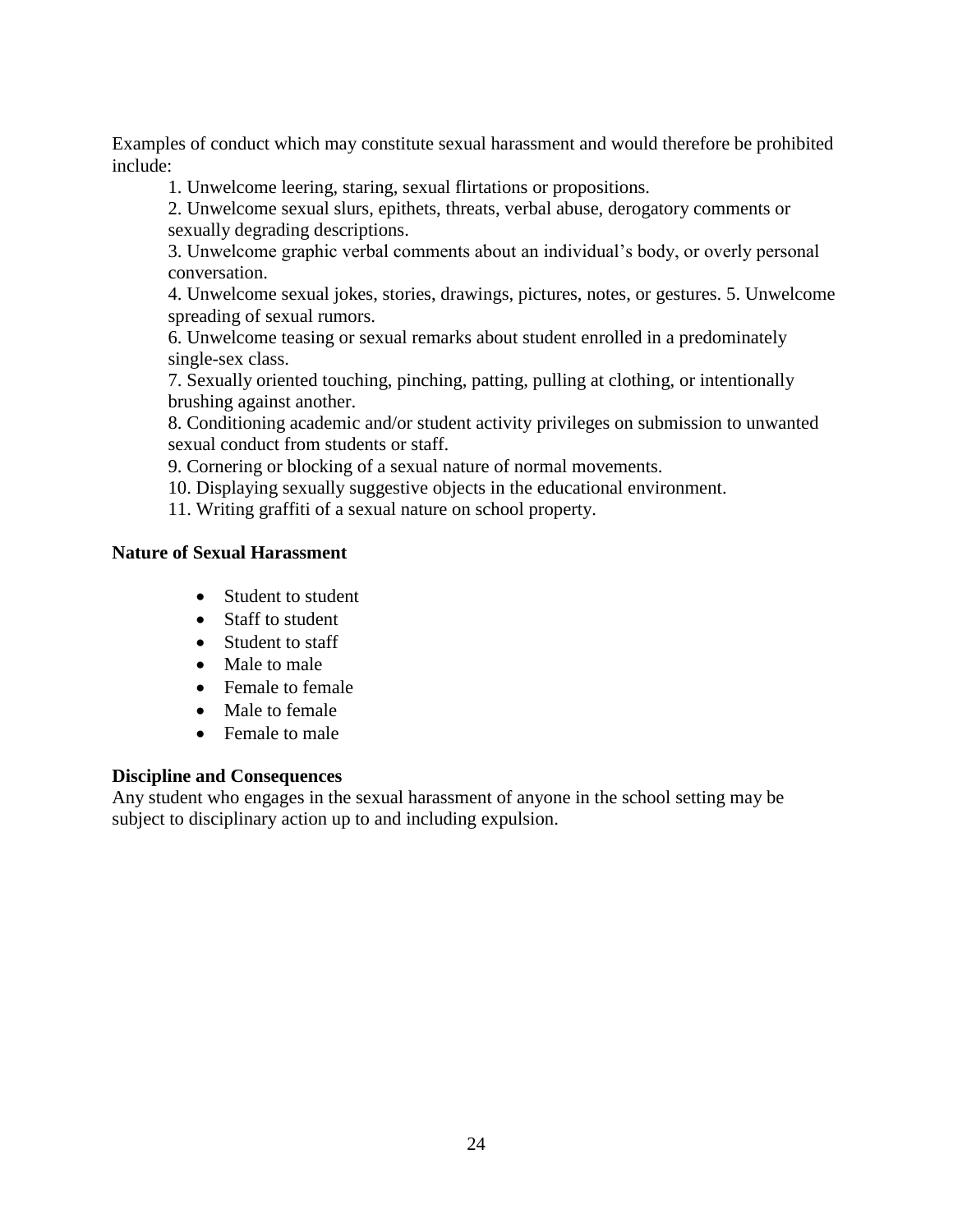#### **STUDENT GOVERNMENT**

TISA has a Student Council. The purpose of the council is to provide firsthand experience for students in the methods and procedures of democratic government. In addition, the Student Council sponsors special activities in the areas of academics, sports, and fund raising.

#### **TELEPHONE USAGE**

The office telephone is a business phone and is not to be used by students or parents unless an emergency situation exists. Arrangements to pick up children should be made at home and not at school. Students are not allowed to use the school phone to make arrangements for play dates after school.

#### **TEXTBOOKS**

Textbooks and workbooks are furnished for your child to use during the school year. If a book is lost, misused, or damaged beyond reasonable wear, the student shall replace the book or be assessed a damage fee.

#### **VALUABLES**

Common sense and consideration is the best guide in determining whether or not to bring personal possessions to school. The school Director and staff are not responsible for any valuables students bring to school. It is recommended that students leave all valuables at home. Electronic games such as Game-boys, Nintendo DS, and PSP's are NOT allowed. If students bring such items to school the items will be confiscated and parents will need to pick up the games. IPods, CD & MP3 players may be allowed, at the discretion of the teacher, as long as the items are not disruptive.

#### **VANDALISM**

TISA school and school equipment is public property. Willfully damaging or destroying TISA property is cause for immediate suspension and possible expulsion. The school requires that damages be paid or arrangements be made for payment prior to re-admission to school. If a student accidentally causes damage, the student should report the damage to a teacher immediately so that the damage is not misconstrued as vandalism. If school property is damaged while students are violating school rules, for example if students are fighting or "rough-housing", the students or the students' parents/guardians are responsible for the cost of replacing or repairing the damaged property.

#### **WEAPONS**

There is zero tolerance for all weapons or devices of any kind that may endanger the health and/or welfare of students, staff, visitors, or parents. This includes but is not limited to guns, pocket knives or other sharp edged cutting tools unless approved by the Director for educational purposes, bludgeons, fireworks or other explosive devices, projectiles- including sling-shots and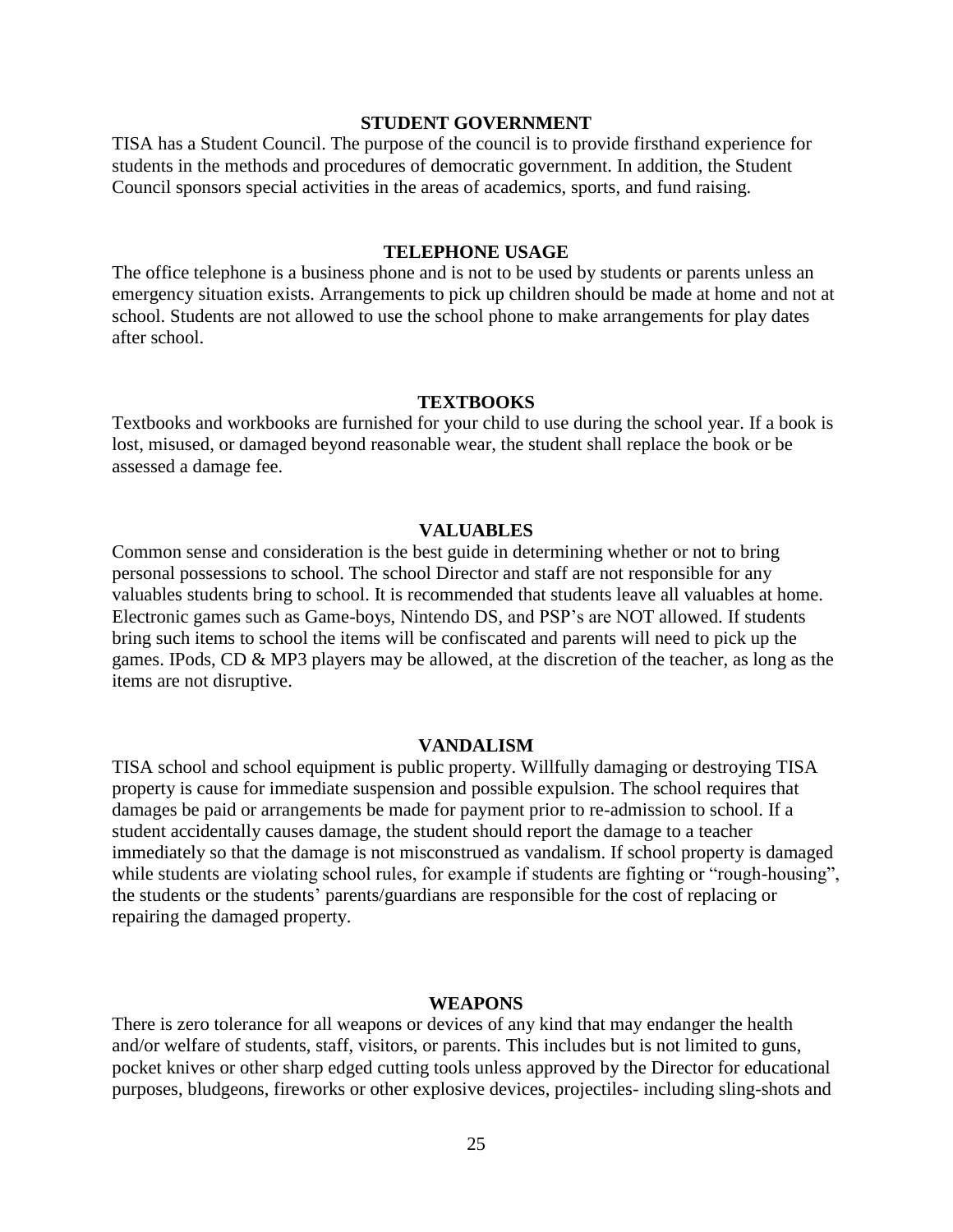rubber bands, laser devices, etc. Consequences may include suspension, expulsion, and police investigation.

## **Family Educational Rights and Privacy Act (FERPA)**

FERPA is a Federal law that governs the maintenance of student education records. Under the law, parents of students or students who are at least 18 years of age ("eligible students") have both the right to inspect education records kept by the school about the student and the right to correct inaccuracies in the record. Access to these records by persons other than the parents or the student is limited and generally requires prior consent by the parent or the student. The school has adopted a written policy governing all the rights of parents and students under FERPA.

The TISA Governing Council hereby gives its annual public notice to all parents and eligible students that:

 TISA maintains the following education records directly related to students and subject to the limitations on disclosure provided in FERPA: Academic records, personal information records, disciplinary records, attendance records, health records, progress reports, and standardized testing records.

 Access to education records is limited to: parents of students under 18 and parents of students over 18, if such student is dependent as defined in the Internal Revenue Code, the student, officials of TISA who have a legitimate education interest, federal, state, and local officials to whom information is required to be reported, certain test organization, accrediting organizations, appropriate persons in connection with an emergency, pursuant to subpoena or court order, to any person, with the written consent of the parent or eligible student.

 TISA policy requires that education records be kept to an essential or relevant minimum. Records are reviewed at the end of each school year and non-essential and irrelevant material is deleted.

 TISA policy limits the right of access to education records to the persons and circumstances indicated in the second paragraph above. TISA requires that copies be made available to persons entitled to receive copies. TISA policy provides that explanations and interpretations of records are available upon reasonable advance notice. Some records, such as standardized test scores and other material of a technical nature, may only be reviewed with a person qualified to interpret and explain such material and records. TISA policy provides the right to request in writing an amendment of the student's educational records that the parent or eligible student believes are inaccurate or misleading. If records contain information on more than one student, the right to inspect relates only to that portion of the records concerning the particular student in question.

 FERPA classifies certain types of information that generally would not be considered to be an invasion of privacy or harmful if released as "student directory information."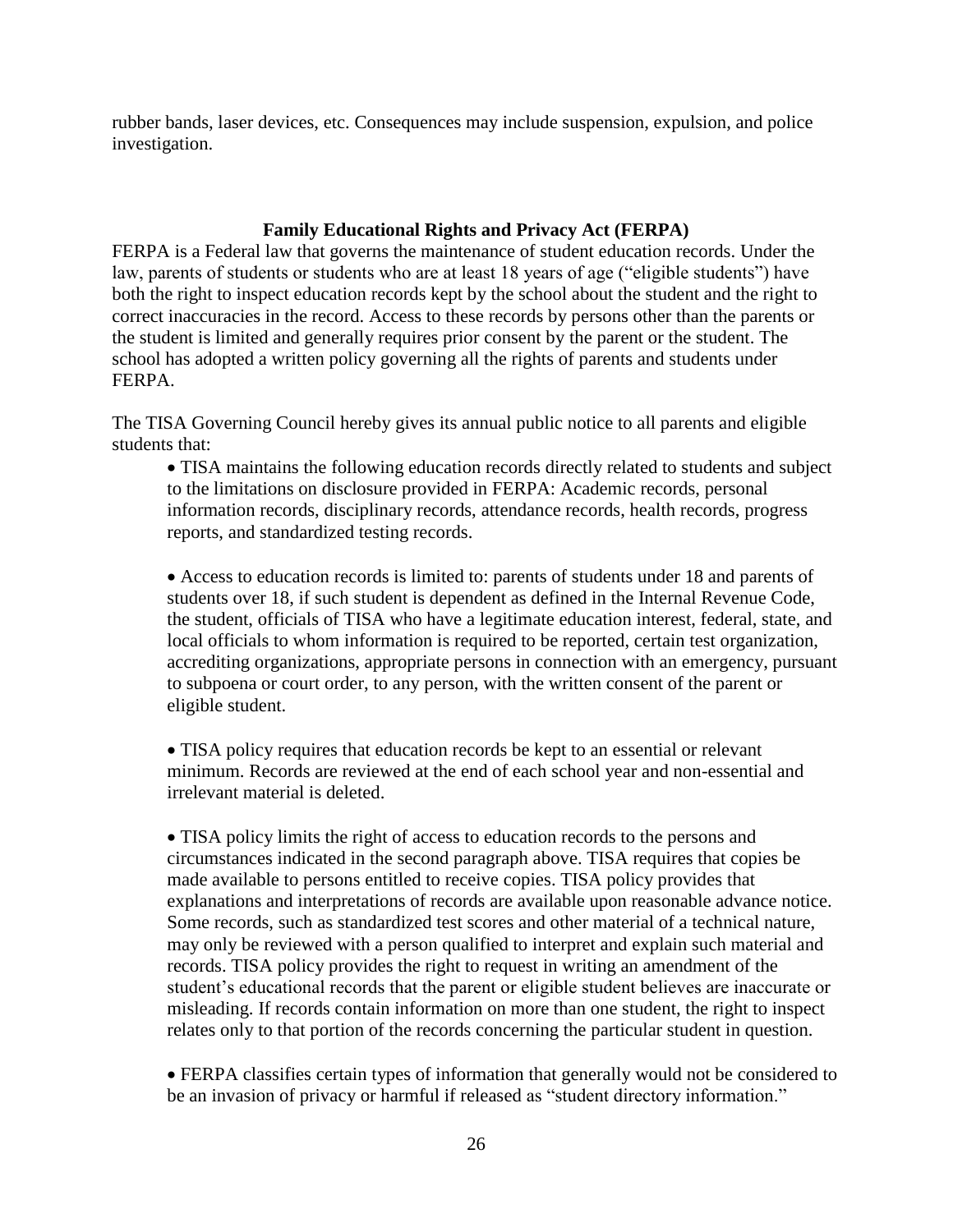Unless the parent or eligible student objects in writing as described below, school officials may release directory information, as defined under TISA policy, to any person, including but not limited to marketers, colleges, and the media, without the consent of the parents or the eligible student. Parents/students who object to the release of any or all of this information without consent must notify, in writing, to the director within fifteen (15) days following the date of the publication of this notice (or the enrollment of the student, if after the beginning of the school year). The objection must state what information the parent or student does not wish released. A form for filing an objection is available at the TISA office. In the absence of timely notice objecting to its release, the listed information will be classified as directory information until the beginning of the next school year. "Directory information" as defined includes: the student's name; grade in school; name of school; eligibility and participation in officially recognized activities, including but not limited to fine arts exhibits, performing arts programs, other performances, graduation programs and sports events; weight and height of members of athletic teams; honors and awards received; yearbooks; and identification in visual media, including photographs, videotapes and video images, depicting school programs or activities.

 Questions regarding education records shall be directed to the school's director, the custodian of records. Complaints about the failure of TISA to comply with FERPA may be made in writing, to FERPA Office, Department of Health and Human Services, 330 Independence Avenue SW, Washington, DC 20201.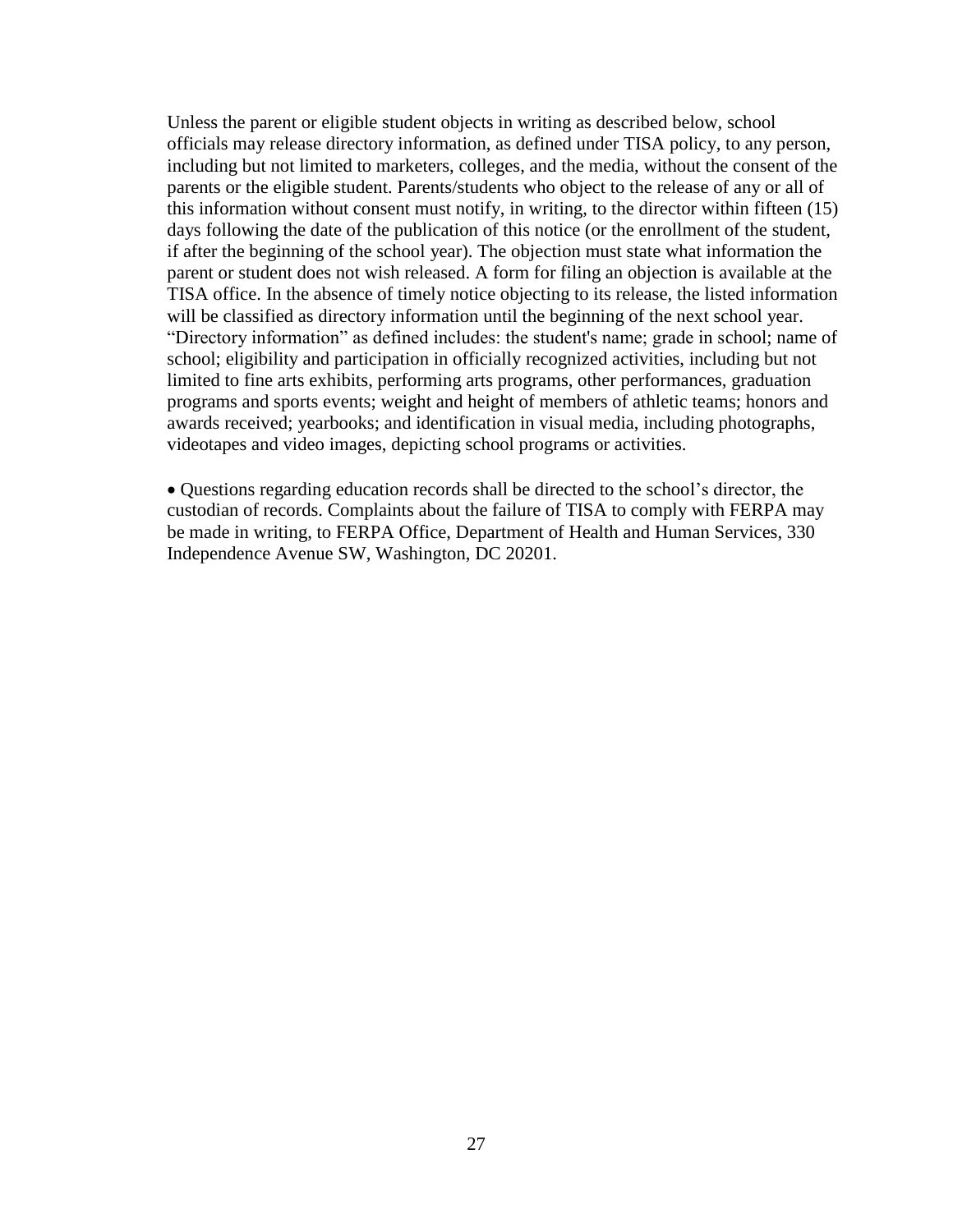## **PARENT NOTIFICATION (in accordance with the No Child Left Behind Act, Title I, Part A, Section 1111 and New Mexico Public School Code 22-10A-16) Parents' Right to Know**

Dear Parent:

The federal, No Child Left Behind, and the state, Public School Code permits you as a parent, the right to request information about the licensure and other qualifications, teaching assignment, and training of your child's teacher, instructional support providers, including paraprofessionals, and school principal who may work with your child.

If you are interested in requesting this information, please contact: **Nicole Abeyta** at **575-758-7755**

Sincerely,

Rich Greywolf, TISA Director